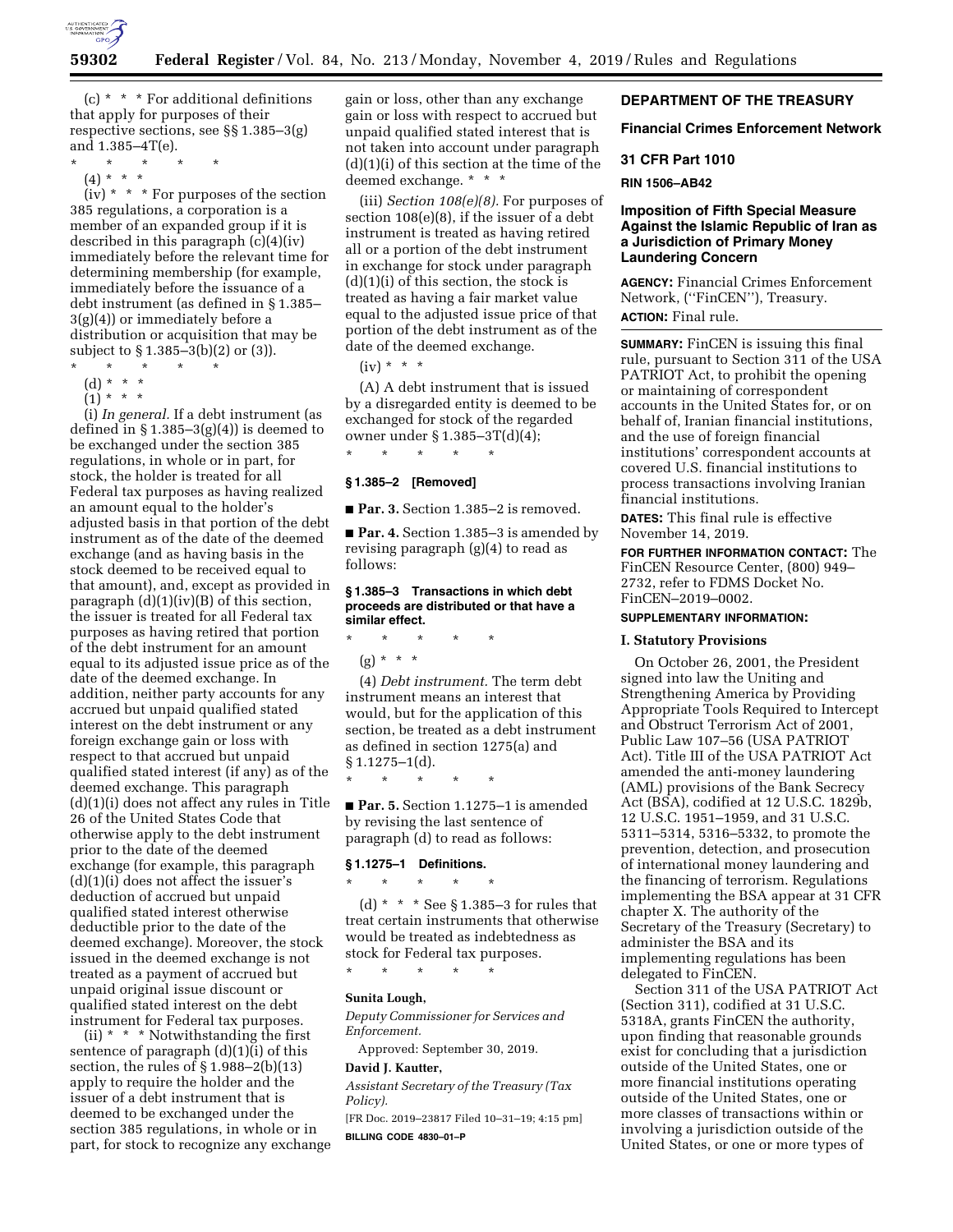accounts is of primary money laundering concern, to require domestic financial institutions and domestic financial agencies to take certain ''special measures.'' The five special measures enumerated in Section 311 are preventative safeguards that defend the U.S. financial system from money laundering and terrorist financing. FinCEN may impose one or more of these special measures in order to protect the U.S. financial system from these threats. Special measures one through four, codified at 31 U.S.C. 5318A(b)(1)–(b)(4), impose additional recordkeeping, information collection, and reporting requirements on covered U.S. financial institutions. The fifth special measure, codified at 31 U.S.C. 5318A(b)(5), allows FinCEN to prohibit, or impose conditions on, the opening or maintaining in the U.S. of correspondent or payable-through accounts for, or on behalf of, a foreign bank, if such correspondent account or payable-through account involves the foreign jurisdiction, financial institution, class of transaction, or type of account found to be of primary money laundering concern.

Before making a finding that reasonable grounds exist for concluding that a jurisdiction is of primary money laundering concern, the Secretary is required to consult with both the Secretary of State and the Attorney General.1 The Secretary must also consider such information as the Secretary determines to be relevant, including the following potentially relevant factors:

• Evidence that organized criminal groups, international terrorists, or entities involved in the proliferation of weapons of mass destruction (''WMD'') or missiles have transacted business in that jurisdiction;

• the extent to which that jurisdiction or financial institutions operating in that jurisdiction offer bank secrecy or special regulatory advantages to nonresidents or nondomiciliaries of that jurisdiction;

• the substance and quality of administration of the bank supervisory and counter-money laundering laws of that jurisdiction;

• the relationship between the volume of financial transactions occurring in that jurisdiction and the size of the economy of the jurisdiction;

• the extent to which that jurisdiction is characterized as an offshore banking or secrecy haven by credible international organizations or multilateral expert groups;

• whether the United States has a mutual legal assistance treaty with that jurisdiction, and the experience of U.S. law enforcement officials and regulatory officials in obtaining information about transactions originating in or routed through or to such jurisdiction; and

• the extent to which that jurisdiction is characterized by high levels of official or institutional corruption.

Upon finding that a jurisdiction is of primary money laundering concern, the Secretary may require covered financial institutions to take one or more special measures. In selecting which special measure(s) to take, the Secretary ''shall consult with the Chairman of the Board of Governors of the Federal Reserve System, any other appropriate federal banking agency (as defined in Section 3 of the Federal Deposit Insurance Act), the Secretary of State, the Securities and Exchange Commission, the Commodity Futures Trading Commission, the National Credit Union Administration Board, and at the sole discretion of the Secretary, such other agencies and interested parties as the Secretary may find appropriate.'' 2 In imposing the fifth special measure, the Secretary must do so ''in consultation with the Secretary of State, the Attorney General, and the Chairman of the Board of Governors of the Federal Reserve System.'' 3

In addition, in selecting which special measure(s) to take, the Secretary shall consider the following factors:

• Whether similar action has been or is being taken by other nations or multilateral groups;

• whether the imposition of any particular special measure would create a significant competitive disadvantage, including any undue cost or burden associated with compliance, for financial institutions organized or licensed in the United States;

• the extent to which the action or the timing of the action would have a significant adverse systemic impact on the international payment, clearance, and settlement system, or on legitimate business activities involving the particular jurisdiction, institution, class of transactions, or type of account; and

• the effect of the action on U.S. national security and foreign policy.4

#### **II. Public Participation**

FinCEN's decision to take this action as a final rule is consistent with the Administrative Procedure Act (APA) and in the interest of U.S. foreign policy. Section 311's fifth special measure ''may be imposed only by

regulation.'' 5 The APA exempts regulations involving ''a military or foreign affairs function of the United States'' from its requirements for notice of proposed rulemaking, the opportunity for public participation, and a 30 day delay in effective date.6 As set forth in more detail below, this rule imposes a special measure with regard to the jurisdiction of the Islamic Republic of Iran (Iran). Iran is the subject of a national emergency declaration identifying it as an unusual and extraordinary threat to the national security, foreign policy, and economy of the United States and is the subject of multiple Executive Orders identifying it as a supporter of terrorism as well as other malign activities.7 The special measure described herein relates to important foreign policy goals of the U.S. Government, namely to deny the Iranian regime resources to support terrorism, develop nuclear weapons and/or the proliferation of weapons of mass destruction, advance its ballistic missile program, oppress the Iranian people, and fuel conflicts in Syria, Afghanistan, Yemen and elsewhere. Rapid imposition of the fifth special measure pursuant to Section 311, without any procedural delays caused by soliciting public comments concerning U.S. foreign policy, will further protect the U.S. financial system from Iran by ensuring that U.S. financial institutions are not exposed to Iran's ongoing illicit finance activities, including its support for international terrorism. Because this rule involves a foreign affairs function, it is exempt from the provisions of the APA requiring notice of proposed rulemaking, the opportunity for public participation, and a 30 day delay in effective date. Because no notice of proposed rulemaking is required for this rule, the Regulatory Flexibility Act (RFA) (5 U.S.C. 601–612) does not apply. To ensure orderly implementation, FinCEN will delay its effective date until November 14, 2019.

#### **III. Summary of the Final Rule**

This final rule sets forth (i) FinCEN's finding that Iran is a jurisdiction of primary money laundering concern pursuant to Section 311, and (ii) FinCEN's imposition of a prohibition under the fifth special measure on the opening or maintaining of

<sup>1</sup> 31 U.S.C. 5318A(c)(1).

<sup>2</sup> 31 U.S.C. 5318A(a)(4)(A).

<sup>3</sup> 31 U.S.C. 5318A(b)(5).

<sup>4</sup> 31 U.S.C. 5318A(a)(4)(B).

<sup>5</sup> 31 U.S.C. 5318A(a)(2)(C).

<sup>6</sup> 5 U.S.C. 553(a)(1).

<sup>7</sup>*See, e.g.,* E.O. 12957, ''Prohibiting Certain Transactions With Respect to the Development of Iranian Petroleum Resources'' (1995); E.O. 13848, ''Reimposing Certain Sanctions With Respect to Iran'' (2018); E.O. 13876, ''Imposing Sanctions With Respect to Iran'' (2019).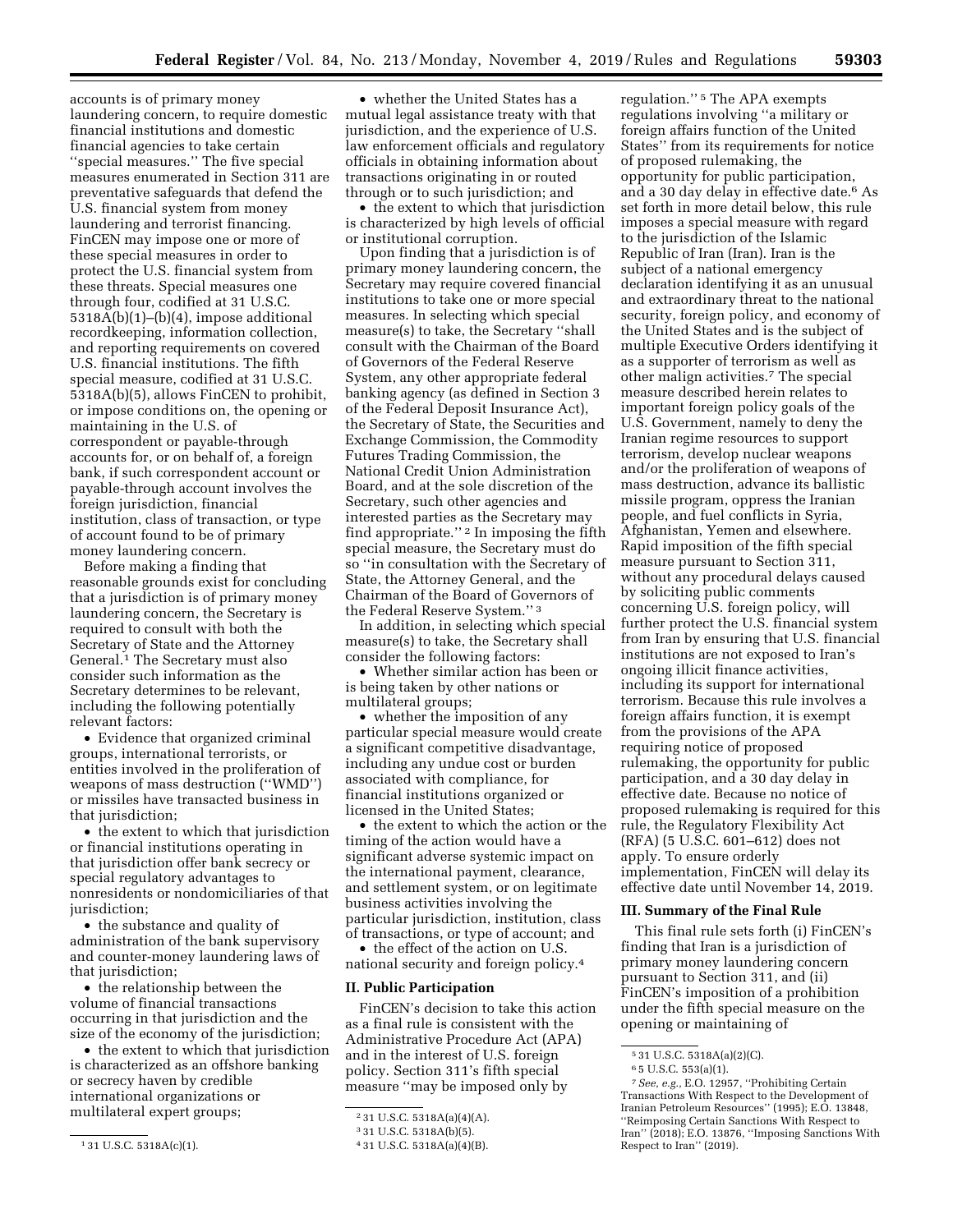correspondent accounts in the United States for, or on behalf of, Iranian financial institutions, and the use of foreign financial institutions' correspondent accounts at covered U.S. financial institutions to process transactions involving Iranian financial institutions.

#### **IV. Treasury Actions Involving Iran**

The U.S. Department of the Treasury (Treasury) has taken numerous actions to publicly highlight and counter Iran's malign activities, including implementation of a multitude of sanctions programs and issuance of several advisories. On November 5, 2018, the United States fully re-imposed the sanctions on Iran that had been lifted or waived under the Joint Comprehensive Plan of Action (JCPOA).8 However, Iran has continued to evade these sanctions, fund terror and destabilizing activities, and advance its ballistic missile development. As a result, Treasury and the U.S. Department of State (State Department) have continued imposing sanctions on Iranian persons, as well as persons in third countries who have continued to transact with Iran, or who have acted for or on behalf of designated Iranian persons.

On November 28, 2011, FinCEN issued an NPRM proposing the implementation of the fifth special measure against Iran as a jurisdiction of primary money laundering concern pursuant to Section 311.9 10

#### **V. Finding Iran To Be a Jurisdiction of Primary Money Laundering Concern**

Based on information available to FinCEN, including both public and nonpublic reporting,11 and after considering the factors listed in the 311 statute and performing the requisite interagency consultations with the Secretary of State and Attorney General as required by 31 U.S.C. 5318A(c)(1), FinCEN finds that reasonable grounds exist for concluding

that Iran is a jurisdiction of primary money laundering concern. While FinCEN has considered all factors set forth in Section  $5318A(c)(2)(A)$ , a discussion of those factors most relevant to this finding follows.

### *Iran's Abuse of the International Financial System*

Iran has developed covert methods for accessing the international financial system and pursuing its malign activities, including misusing banks and exchange houses, operating procurement networks that utilize front or shell companies, exploiting commercial shipping, and masking illicit transactions using senior officials, including those at the Central Bank of Iran (CBI). Iran has also used precious metals to evade sanctions and gain access to the financial system, and may in the future seek to exploit virtual currencies. These efforts often serve to fund the Islamic Revolutionary Guard Corps (IRGC), its Islamic Revolutionary Guard Corps Qods Force (IRGC–QF), Lebanese Hizballah (Hizballah), Hamas, the Taliban and other terrorist groups.12

Factor 1: Evidence That Organized Criminal Groups, International Terrorists, or Entities Involved in the Proliferation of Weapons of Mass Destruction or Missiles Have Transacted Business in That Jurisdiction 13

a. Role of CBI Officials in Facilitating Terrorist Financing

Senior CBI officials have played a critical role in enabling illicit networks, using their official capacity to procure hard currency and conduct transactions for the benefit of the IRGC–QF and its terrorist proxy groups. The CBI has been complicit in these activities, including providing billions of U.S. dollars (USD) and euros to the IRGC–QF, Hizballah and other terrorist organizations. Since at least 2016, the CBI has provided the IRGC–QF with the vast majority of its foreign currency. During 2018 and early 2019, the CBI transferred several billion USD and euros from the Iranian National Development Fund (NDF) to the IRGC–QF.

In September 2019, Treasury designated the CBI and NDF under its counterterrorism authority, Executive Order (E.O.) 13224, as amended by E.O. 13886. The Iranian government established the NDF to serve the welfare of the Iranian people by allocating revenues from oil and gas sales to economic investments, but has instead used the NDF as a slush fund for the IRGC–QF, for years disbursing hundreds of millions of USD in cash to the IRGC– QF. In coordination with the CBI, the NDF provided the IRGC–QF with half a billion USD in 2017 and hundreds of millions of USD in 2018.

In November 2018, Treasury designated nine persons—including two CBI officials—involved in an international network through which Iran provided millions of barrels of oil to Syria via Russian companies, in exchange for Syria's facilitation of the movement of hundreds of millions of USD to the IRGC–QF, for onward transfer to Hizballah and Hamas.14 The designations highlighted, as the Secretary stated, that ''[CBI] officials continue to exploit the international financial system, and in this case even used a company whose name suggests a trade in humanitarian goods as a tool to facilitate financial transfers supporting this oil scheme.'' 15

The scheme was centered on Syrian national Mohammad Amer Alchwiki and his Russia-based company, Global Vision Group. Global Vision worked with Russian state-owned company Promsyrioimport to facilitate shipments of Iranian oil to Syria. To assist the Bashar Al-Assad regime in paying Russia for this service, Iran sent funds to Russia through Alchwiki and Global Vision. To conceal its involvement, the CBI made payments to Mir Business Bank 16 using Iran-based Tadbir Kish Medical and Pharmaceutical Company. Following the CBI's transfer of funds from Tadbir Kish to Global Vision, Global Vision transferred payments to Promsyrioimport.

CBI senior officials were crucial to the scheme's success. CBI International Department Director Rasul Sajjad and CBI Vice Governor for International Affairs Hossein Yaghoobi both assisted in facilitating Alchwiki's transfers. First Deputy Director of Promsyrioimport Andrey Dogaev worked closely to

<sup>8</sup>The JCPOA was finalized on July 14, 2015, between the U.S., China, France, Germany, Russia, the United Kingdom, the European Union, and Iran to ensure that Iran's nuclear program would be exclusively peaceful. The U.S. announced it would cease its participation in the JCPOA on May 8, 2018.

<sup>9</sup>*See* 76 FR 72878 (November 28, 2011), Imposition of Special Measure Against the Islamic Republic of Iran as a Jurisdiction of Primary Money Laundering Concern.

<sup>10</sup>FinCEN intends to issue a separate document withdrawing the 2011 NPRM.

<sup>11</sup>FinCEN may submit classified information used in support of a Section 311 finding and special measure(s) determination to a reviewing court *ex parte* and *in camera. See* Section 376 of the Intelligence Authorization Act for fiscal year 2004, Public Law 108–177 (amending U.S.C. 5318A by adding new paragraph (f)).

<sup>12</sup>*Advisory on the Iranian Regime's Illicit and Malign Activities and Attempts to Exploit the* 

<sup>&</sup>lt;sup>13</sup> 31 U.S.C. 5318A(c)(2) states that in making a finding that a jurisdiction is of primary money laundering concern, the Secretary shall consider in addition to such information as the Secretary determines to be relevant, the potentially relevant factors enumerated in section 5318A(c)(2)(A). Due to Iran's role as a state sponsor of terrorism and the extraterritorial nature of its malign conduct, FinCEN determined it was relevant to consider terrorism and weapons proliferation transactions with the government of Iran in addition to such transactions in the jurisdiction of Iran, as discussed in this section.

<sup>14</sup>*Treasury Designates Illicit Russia-Iran Oil Network Supporting the Assad Regime, Hizballah, and Hamas,* November 20, 2018, *[https://](https://home.treasury.gov/news/press-release/sm553) [home.treasury.gov/news/press-release/sm553.](https://home.treasury.gov/news/press-release/sm553)*  15 *Id.* 

<sup>16</sup>Treasury designated Mir Business Bank on November 5, 2018. It is a wholly-owned subsidiary of Iran's Bank Melli, which was designated for acting as a conduit for payments to the IRGC–QF.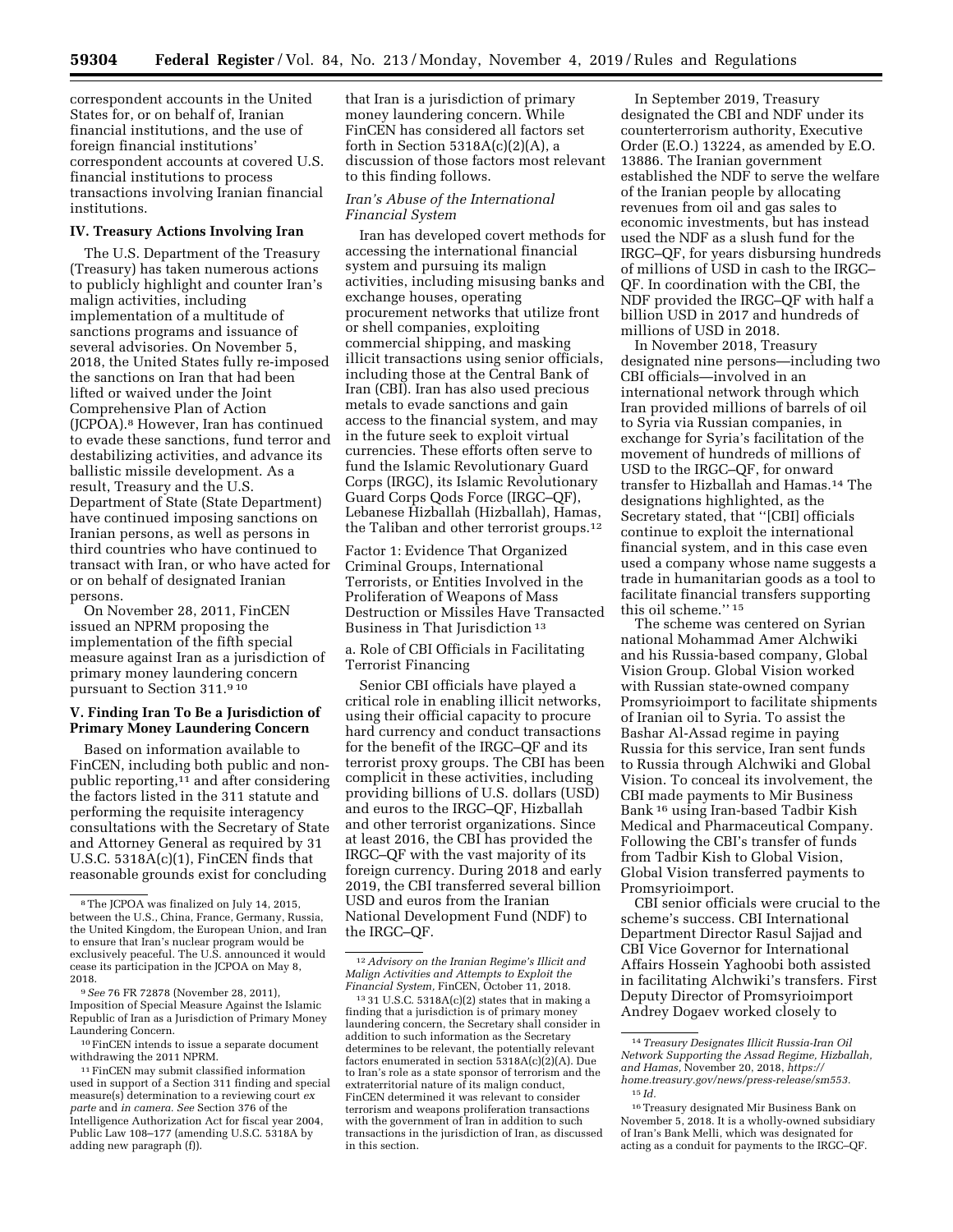coordinate the sale of Iranian crude oil to Syria with Yaghoobi, who has a history of working with Hizballah in Lebanon and has coordinated financial transfers to Hizballah with IRGC–QF and Hizballah personnel. Using this scheme, the network exported millions of barrels of Iranian oil into Syria, and funneled millions of USD between the CBI and Alchwiki's Mir Bank account in Russia.17

Separately, in May 2018, in connection with a scheme to move millions of USD for the IRGC–QF, Treasury designated the then-governor of the CBI, Valiollah Seif, the assistant director of CBI's international department, Ali Tarzali, Iraq-based al-Bilad Islamic Bank, Aras Habib, Al-Bilad's Chairman and Chief Executive, and Muhammad Qasir, a Hizballah official. Treasury designated them as Specially Designated Global Terrorists (SDGTs) pursuant to E.O. 13224. Treasury stated that Seif had covertly funneled millions of USD on behalf of the IRGC–QF through al-Bilad Bank to support Hizballah's radical agenda, an action that undermined the credibility of his commitment to protecting CBI's integrity.18

Also in May 2018, Treasury, in a joint action with the United Arab Emirates (UAE), designated nine Iranian individuals and entities involved in an extensive currency exchange network that was procuring and transferring millions in USD-denominated bulk cash to the IRGC–QF to fund its malign activities and regional proxy groups. The CBI was complicit in the IRGC– QF's scheme, actively supported the network's currency conversion, and enabled it to access funds that it held in its foreign bank accounts.19

The CBI and senior CBI officials have a history of using exchange houses to conceal the origin of funds and procure foreign currency for the IRGC–QF. During periods of heightened sanctions pressures, Iran has relied heavily on third-country exchange houses and trading companies to move funds to evade sanctions. Iran uses them to act as money transmitters in processing funds transfers through the United States to third-country beneficiaries, in support

of business with Iran that is in violation of U.S. sanctions targeting Iran. These third-country exchange houses or trading companies frequently lack their own U.S. Dollar accounts and instead rely on the correspondent accounts of their regional banks to access the U.S. financial system.20

Additionally, according to information provided to FinCEN, in 2017, the CBI coordinated with Hizballah to arrange a single EUR funds transfer to a Turkish bank worth over \$50 million USD.

## b. IRGC's Abuse of the International Financial System

Iran is the world's leading state sponsor of terrorism, providing material support to numerous Treasurydesignated terrorist groups, including Hizballah, Hamas, and the Taliban, often via its IRGC–QF. The IRGC–QF is an elite unit within the IRGC, the military and internal security force created after the Islamic Revolution. IRGC–QF personnel advise and support pro-Iranian regime factions worldwide, including several which, like Hizballah, Hamas, and the Taliban, the United States has similarly designated as terrorists.

Treasury has designated the IRGC pursuant to several E.O.s: E.O. 13382 in connection with its support to Iran's ballistic missile and nuclear programs; E.O. 13553 for serious human rights abuses by the Iranian government; E.O. 13606 in connection with grave human rights abuses; E.O. 13224 for global terrorism, and consistent with the Countering America's Adversaries Through Sanctions Act, for its support of the IRGC–QF. Treasury has designated the IRGC–QF pursuant to E.O. 13224 for providing material support to terrorist groups, including the Taliban, E.O. 13572 for support to the Syrian General Intelligence Directorate, the Assad regime's civilian intelligence service, and E.O. 13553 for serious human rights abuses by the Iranian government.

In April 2019, the State Department designated the IRGC, including the IRGC–QF, as a Foreign Terrorist Organization  $(FTO).<sup>21</sup>$  It was the first time that the United States designated a part of another government as an FTO an action that highlighted Iran's use of terrorism as a central tool of its statecraft and an essential element of its foreign policy. The IRGC is integrally woven into the Iranian economy, operating institutions and front companies worldwide, so that the profits from seemingly legitimate business deals may actually fund Iranian terrorism.22

The IRGC–QF's misuse of the international financial system to enable its nefarious activities include numerous examples that have occurred in the United States. In May 2018, the United States and the UAE took joint action to disrupt an extensive currency exchange network that was procuring and transferring millions in USDdenominated bulk cash to the IRGC–QF to fund its malign activities and regional proxy groups. Treasury designated nine Iranian individuals and entities, and noted that key CBI officials supported the transfer of funds.23

On November 5, 2018, in connection with the re-imposition of U.S. nuclearrelated sanctions that had been lifted or waived under the JCPOA, Treasury sanctioned over 700 individuals, entities, aircraft, and vessels in its largest ever single-day action targeting Iran. The action included the designations of more than 70 Iran-linked financial institutions and their foreign and domestic subsidiaries. Bank Melli was among those banks designated pursuant to E.O. 13224 for assisting in, sponsoring, or providing financial, material, or technological support for, or other services to or in support of, the IRGC–QF. As of 2018, the equivalent of billions of USD in funds had transited IRGC–QF controlled accounts at Bank Melli. Moreover, Bank Melli had enabled the IRGC and its affiliates to move funds into and out of Iran, while the IRGC–QF, using Bank Melli's presence in Iraq, had used Bank Melli to pay Iraqi Shia militant groups.<sup>24</sup>

On November 20, 2018, Treasury designated nine individuals and entities in an international network through which the Iranian regime worked with Russian companies to provide millions of barrels of oil to the Assad regime in Syria. The Assad regime, in turn, facilitated the movement of hundreds of

<sup>17</sup>*Treasury Designates Illicit Russia-Iran Oil Network Supporting the Assad Regime, Hizballah, and Hamas,* November 20, 2018, *[https://](https://home.treasury.gov/news/press-release/sm553) [home.treasury.gov/news/press-release/sm553.](https://home.treasury.gov/news/press-release/sm553)* 

<sup>18</sup>*Treasury Targets Iran's Central Bank Governor and an Iraqi Bank Moving Millions of Dollars for IRGC-Qods Force,* May 15, 2018, *[https://](https://home.treasury.gov/news/press-release/sm0385) [home.treasury.gov/news/press-release/sm0385.](https://home.treasury.gov/news/press-release/sm0385)* 

<sup>19</sup>*United States and United Arab Emirates Disrupt Large Scale Currency Exchange Network Transferring Millions of Dollars to the IRGC–QF,*  May 10, 2018, *[https://home.treasury.gov/news/](https://home.treasury.gov/news/press-releases/sm0383) [press-releases/sm0383.](https://home.treasury.gov/news/press-releases/sm0383)* 

<sup>20</sup>*Advisory on the Iranian Regime's Illicit and Malign Activities and Attempts to Exploit the Financial System,* FinCEN, October 11, 2018.

<sup>21</sup> *Designation of the Islamic Republic Revolutionary Guard Corps,* April 8, 2019, *[https://](https://www.state.gov/designation-of-the-islamic-revolutionary-guard-corp/)  [www.state.gov/designation-of-the-islamic](https://www.state.gov/designation-of-the-islamic-revolutionary-guard-corp/)[revolutionary-guard-corp/.](https://www.state.gov/designation-of-the-islamic-revolutionary-guard-corp/)* 

<sup>22</sup> *Intent to Designate the Islamic Revolutionary Guard Corps as a Foreign Terrorist Organization,*  April 8, 2019, *[https://www.state.gov/intent-to](https://www.state.gov/intent-to-designate-the-islamic-revolutionary-guard-corps-as-a-foreign-terrorist-organization/)[designate-the-islamic-revolutionary-guard-corps-as](https://www.state.gov/intent-to-designate-the-islamic-revolutionary-guard-corps-as-a-foreign-terrorist-organization/)[a-foreign-terrorist-organization/](https://www.state.gov/intent-to-designate-the-islamic-revolutionary-guard-corps-as-a-foreign-terrorist-organization/).* 

<sup>23</sup>*United States and United Arab Emirates Disrupt Large Scale Currency Exchange Network Transferring Millions of Dollars to the IRGC–QF,*  May 10, 2018, *[https://home.treasury.gov/news/](https://home.treasury.gov/news/press-releases/sm0383) [press-releases/sm0383.](https://home.treasury.gov/news/press-releases/sm0383)* 

<sup>24</sup>*U.S. Government Fully Re-Imposes Sanctions on the Iranian Regime As Part of Unprecedented U.S. Economic Pressure Campaign,* November 5, 2018, *[https://home.treasury.gov/news/press](https://home.treasury.gov/news/press-releases/sm541)[releases/sm541.](https://home.treasury.gov/news/press-releases/sm541)*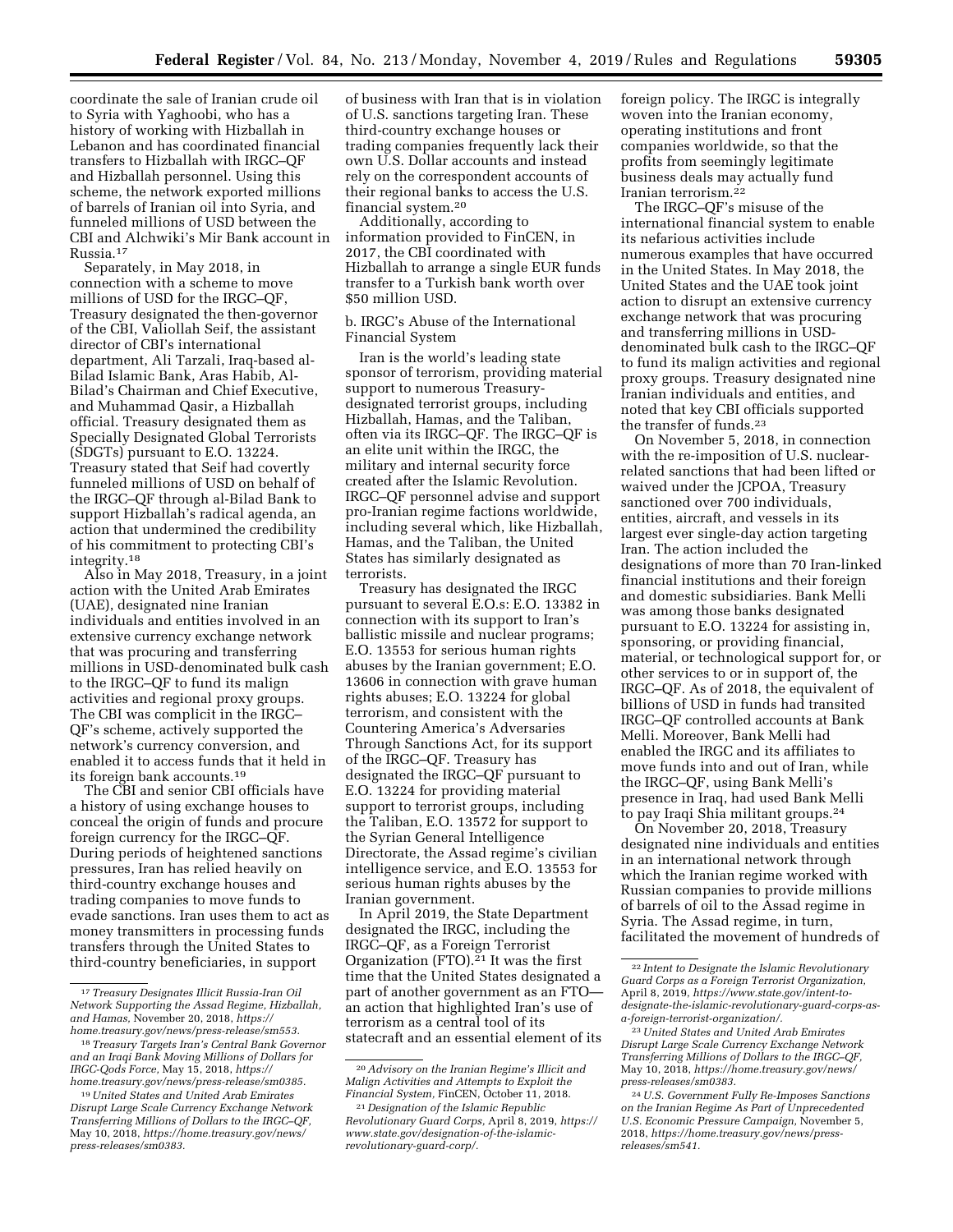millions of USD to the IRGC–QF for onward transfer to Hamas and Hizballah.25

In March 2019, Treasury took action against 25 individuals and entities, including a network of Iran, UAE, and Turkey-based front companies that transferred over a billion USD and euros to the IRGC, IRGC–QF and Iran's Ministry of Defense and Armed Forces Logistics (MODAFL). The action included a designation of Ansar Bank, an Iranian bank controlled by the IRGC, and its currency exchange arm, Ansar Exchange, for providing banking services to the IRGC–QF.26

In June 2019, Treasury designated an Iraq-based IRGC–QF financial conduit, South Wealth Resources Company (SWRC), which trafficked hundreds of millions of U.S. dollars' worth of weapons to IRGC–QF-backed militias. SWRC and its two Iraqi associates covertly facilitated the IRGC–QF's access to the Iraqi financial system to evade sanctions, while also generating profits in the form of commission payments for a Treasury-designated advisor to the IRGC–QF's commander, Qasem Soleimani. Soleimani has run weapons smuggling networks, participated in bombings of Western embassies, and attempted assassinations in the region.27

Iran's activities include acts of attempted violence in the United States. In October 2011, pursuant to E.O. 13224, Treasury designated four senior IRGC–QF officers and Mansoor Arbabsiar, a naturalized U.S. citizen, for plotting to assassinate the Saudi Arabian Ambassador to the United States. In an example that laid bare the risks financial institutions take when transacting with Iran, payment for the assassination reached Arbabsiar from Tehran via two wire transfers totaling approximately \$100,000 USD, sent from a non-Iranian foreign bank to a U.S. bank.28

27*Treasury Targets IRGC-Qods Force Financial Conduit in Iraq for Trafficking Weapons Worth Hundreds of Millions of Dollars,* June 12, 2019, *[https://home.treasury.gov/news/press-release/](https://home.treasury.gov/news/press-release/sm706)  [sm706.](https://home.treasury.gov/news/press-release/sm706)* 

# c. Iranian Support to Terrorists Hizballah

Despite its attempts to portray itself as a legitimate political entity, Hizballah is first and foremost a terrorist organization, responsible for the most American deaths by terrorism prior to the September 11, 2001 terrorist attacks. A Lebanon-based Shia militant group formed in Lebanon in 1982, Hizballah was responsible for the suicide truck bombings of the U.S. Embassy in Beirut, Lebanon in April 1983, the U.S. Marine barracks in Beirut in October 1983, the U.S. Embassy annex in Beirut in 1984, the hijacking of TWA 847 in 1985, and the Khobar Towers attack in Saudi Arabia in 1996.29 Iran provides upwards of \$700 million USD annually toward Hizballah's estimated \$1 billion USD budget.

Hizballah is listed in the annex to E.O. 12947 from January 1995, ''Prohibiting Transactions With Terrorists Who Threaten to Disrupt The Middle East Peace Process.'' The State Department designated Hizballah in October 1997 as an FTO and in October 2001 as an SDGT pursuant to E.O. 13224. Treasury issued additional sanctions against Hizballah in August 2012 pursuant to E.O. 13582 (which targets the government of Syria and its supporters) specifically in connection with Hizballah's efforts to coordinate with the IRGC–QF in support of the Assad regime.30 At the request of the IRGC–QF, Hizballah has deployed thousands of fighters into Syria in support of the Assad regime.

As recently as September 2019, Treasury took action against a large shipping network directed by and financially supporting both the IRGC– QF and Hizballah. In the past year, the IRGC–QF has moved Iranian oil worth at least hundreds of millions of USD through the network for the benefit of the Assad regime and other illicit actors. The sprawling network uses dozens of ship managers, vessels, and other facilitators and intermediaries to enable the IRGC–QF to obfuscate its involvement; to broker associated contracts, it also relies heavily on front companies and Hizballah officials (including Muhammad Qasir, designated by Treasury in November 2018 in connection with the illicit Russia-Iran oil network supporting Assad, Hizballah, and Hamas). Pursuant

to E.O. 13224, Treasury identified several vessels as property in which blocked persons have an interest, and pursuant to E.O. 13224, designated 16 entities and 10 individuals, including senior IRGC–QF official and former Iranian Minister of Petroleum Rostam Qasemi, who oversees the network. Treasury Under Secretary for Terrorism and Financial Intelligence Sigal Mandelker noted that the designations demonstrated Iran's economic reliance on the terrorist groups IRGC–QF and Hizballah as financial lifelines.31

In July 2019, Treasury designated key Hizballah political and security figures—two members of Lebanon's Parliament and one Hizballah security official—who were leveraging their positions to facilitate Hizballah's agenda and do Iran's bidding. Noting that one of the Parliament members, Amin Sherri, has been photographed with IRGC–QF Commander Soleimani, Treasury stated that Hizballah uses its operatives in Lebanon's Parliament to bolster Iran's malign activities.32 Also in July 2019, Treasury designated Salman Raouf Salman pursuant to E.O. 13224. Salman, a senior member of an Hizballah organization dedicated to carrying out attacks outside Lebanon, coordinated the devastating attack in 1994 against the AMIA Jewish community center in Buenos Aires, Argentina, and has been directing terrorist operations in the Western Hemisphere ever since. The designation of Salman marked over 50 Hizballahlinked designations by Treasury since 2017.33

Hizballah is a global terrorist organization, active in Syria, Iraq, and Yemen, and Hizballah plots have been thwarted in South America, Asia, Europe, and the United States. In June 2017 in New York, Ali Kourani and Samer El Debek were arrested and charged for alleged activities on behalf of Hizballah. Kourani conducted surveillance of potential U.S. targets, including military and law enforcement facilities in New York City, and was subsequently convicted on all eight counts, which included terrorism, sanctions, and immigration-related offenses. El Debek allegedly conducted missions in Panama to locate U.S. and

<sup>25</sup>*Treasury Designates Illicit Russia-Iran Oil Network Supporting the Assad Regime, Hizballah, and Hamas,* November 20, 2018, *[https://](https://home.treasury.gov/news/press-release/sm553) [home.treasury.gov/news/press-release/sm553.](https://home.treasury.gov/news/press-release/sm553)* 

<sup>26</sup>*United States Disrupts Large Scale Front Company Network Transferring Hundreds of Millions of Dollars and Euros to the IRGC and Iran's Ministry of Defense,* March 26, 2019, *[https://](https://home.treasury.gov/news/press-release/sm639) [home.treasury.gov/news/press-release/sm639.](https://home.treasury.gov/news/press-release/sm639)* 

<sup>28</sup>*Treasury Sanctions Five Individuals Tied to Iranian Plot to Assassinate the Saudi Arabian Ambassador to the United States,* October 11, 2011, *[https://www.treasury.gov/press-center/press](https://www.treasury.gov/press-center/press-releases/pages/tg1320.aspx)[releases/pages/tg1320.aspx.](https://www.treasury.gov/press-center/press-releases/pages/tg1320.aspx)* 

<sup>29</sup>*Hizballah,* Counterterrorism Guide, Office of the Director of National Intelligence, *[https://](https://www.dni.gov/nctc/groups/hizballah.html) [www.dni.gov/nctc/groups/hizballah.html.](https://www.dni.gov/nctc/groups/hizballah.html)* 

<sup>30</sup>*Treasury Targets Hizballah for Supporting the Assad Regime,* August 10, 2012, *[https://](https://www.treasury.gov/press-center/press-releases/Pages/tg1676.aspx) [www.treasury.gov/press-center/press-releases/](https://www.treasury.gov/press-center/press-releases/Pages/tg1676.aspx)  [Pages/tg1676.aspx.](https://www.treasury.gov/press-center/press-releases/Pages/tg1676.aspx)* 

<sup>31</sup>*Treasury Targets Wide Range of Terrorists and Their Supporters Using Enhanced Counterterrorism Sanctions Authorities,* September 10, 2019, *[https://](https://home.treasury.gov/news/press-release/sm772)  [home.treasury.gov/news/press-release/sm772.](https://home.treasury.gov/news/press-release/sm772)* 

<sup>32</sup>*Treasury Targets Iranian-Backed Hizballah Officials for Exploiting Lebanon's Political and Financial System,* July 9, 2019, *[https://](https://home.treasury.gov/news/press-release/sm724) [home.treasury.gov/news/press-release/sm724.](https://home.treasury.gov/news/press-release/sm724)* 

<sup>33</sup>*Treasury Targets Senior Hizballah Operative for Perpetrating and Plotting Terrorist Attacks in the Western Hemisphere,* July 19, 2019, *[https://](https://home.treasury.gov/news/press-release/sm737) [home.treasury.gov/news/press-release/sm737.](https://home.treasury.gov/news/press-release/sm737)*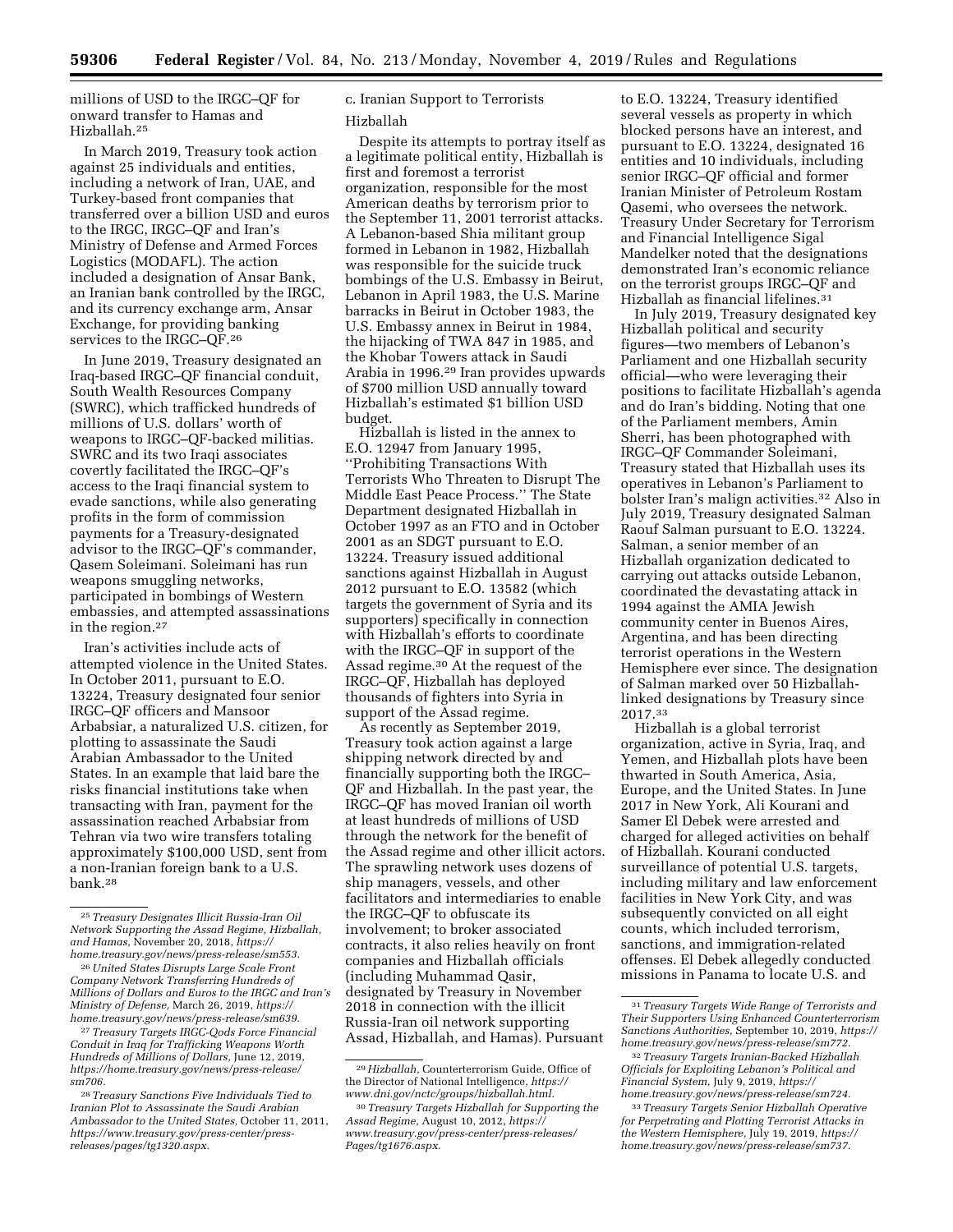Israeli Embassies and assess the vulnerabilities of the Panama Canal and the ships that transit it.34 35

According to information available to FinCEN, in early 2015, the IRGC–QF provided approximately \$20 million USD to Hizballah, over half of which was to be used for ballistic missile expenses. In 2017, the CBI coordinated with Hizballah to arrange a single EUR funds transfer to a Turkish bank worth over \$50 million USD.

More recently, and as noted in the previous section, in November 2018, Treasury designated nine persons involved in an international network through which Iran provided millions of barrels of oil to Syria via Russian companies, in exchange for Syria's facilitation of the movement of hundreds of millions of USD banknotes to the IRGC–QF for onward transfer to Hizballah and Hamas. Treasury noted at the time of the designations that Mohammad Amer Alchwiki, a central player in this scheme, was acting as a critical conduit for the transfer of the USD banknotes. Alchwiki worked with the Central Bank of Syria to coordinate transfers to Hizballah official Muhammad Qasir, in charge of the Hizballah unit responsible for weapons, technology, and other support transfers. In its press release, Treasury included a photo of a letter dated April 17, 2018, from Alchwiki and Qasir to a CBI official, confirming receipt of \$63 million USD.36

Also as noted previously, in May 2018, in connection with a scheme to move millions of USD for the IRGC–QF, Treasury designated a network that included Valiollah Seif, Iran's thengovernor of the CBI, Iraq-based al-Bilad Islamic Bank, and Muhammad Qasir, a Hizballah official. Treasury designated them as SDGTs pursuant to E.O. 13224 after finding that Seif had covertly funneled millions of USD on behalf of the IRGC–QF through al-Bilad Bank to support Hizballah's radical agenda.37

#### Hamas

Iran also has a history of supporting Hamas. Hamas was established in 1987 at the onset of the first Palestinian intifada. Prior to 2005, Hamas' numerous attacks on Israel included U.S. citizens as casualties. The State Department designated Hamas as an FTO in October 1997, and Treasury designated it as an SDGT pursuant to E.O. 13224 in October 2001.38

Iran provides Hamas with funds, weapons, and training. During periods of substantial Iran-Hamas collaboration, Iran's support to Hamas has been estimated to be as high as \$300 million USD per year, but at a baseline amount, is widely assessed to be in the tens of millions per year. The Iran-Hamas relationship was forged in the 1990s as part of an attempt to disrupt the Israeli-Palestinian peace process, but in 2012, their divergent positions on Syria caused a rift. Subsequently, Iran sought to rebuild the relationship, and in October 2017, Hamas leaders restored the group's relations with Iran during a visit to Tehran.39

According to information available to FinCEN, in March 2015, Hamas expressed gratitude for Iran's previous financial support, and requested that Iran resume providing aid. In January 2016, Hamas officials in Gaza were awaiting monetary payments from the IRGC–QF. The Hamas officials expected the Iranian government to transfer money to the IRGC–QF in Beirut, who would then transfer it onward to them. Additionally, in 2016, Hamas had received a significant sum of IRGC–QF funding via financiers in Turkey.

In August 2019, Treasury, in partnership with the Sultanate of Oman, designated financial facilitators who funneled tens of millions of USD between the IRGC–QF and Hamas's operational arm, the Izz-Al-Din Al-Qassam Brigades, for terrorist attacks originating from Gaza. The Izz-Al-Din Al-Qassam Brigades is a designated FTO and SDGT. At the center of the scheme uncovered by Treasury and Oman was Mohammad Sarur, a Lebanon-based financial operative in charge of all financial transfers between the IRGC– QF and the Izz-Al-Din Al-Qassam Brigades. Sarur was a middle-man between the IRGC–QF and Hamas and worked with Hizballah operatives to ensure the Izz-Al-Din Al-Qassam

Brigades received funds. The IRGC–QF transferred over \$200 million USD to the Izz-Al-Din Al-Qassam Brigades in the past four years.40

In September 2019, in an action targeting a wide range of terrorists and their supporters using enhanced counterterrorism sanctions authorities, Treasury designated two Iran-linked Hamas officials. Pursuant to the amended counterterrorism E.O., E.O. 13224, Treasury designated Turkeybased Redin Exchange and its Deputy Head, Ismael Tash. Since at least 2017, Tash has had contact with a money transfer channel managed by Mohammad Sarur that transferred IRGC–QF money to Hamas; as of January 2019, Tash was a key player in many Iran-Hamas financial transfers. Treasury also designated Zaher Jabarin, the Turkey-based head of Hamas' Finance Office. Jabarin has overseen the transfer of hundreds of thousands of USD in the West Bank to finance Hamas' terrorist activities; he has also served as a primary interlocutor between Hamas and the IRGC–QF.41

#### Taliban

Iran seeks influence in Afghanistan in a number of ways, including by offering economic assistance and engaging the central government—but also by arming Taliban fighters and supporting pro-Iranian groups. In October 2010, then-President Hamid Karzai admitted that Iran was providing about \$2 million USD annually in cash payments to his government.42 Treasury designated the Taliban as an SDGT in 2002.

In October 2018, the seven member nations of the Terrorist Financing Targeting Center (TFTC),<sup>43</sup> designated nine Taliban-associated individuals, including those facilitating Iranian support to bolster the Taliban. The Secretary described Iran's provision of support to the Taliban as yet another example of its support for terrorism, and its utter disregard for United Nations Security Council Resolutions (UNSCRs) and other international norms. Treasury noted that the action's inclusion of IRGC–QF members supporting Taliban elements highlighted the scope of Iran's regionally destabilizing behavior.

<sup>34</sup>*Bronx Man and Michigan Man Arrested for Terrorist Activities On Behalf Of Hizballah's Islamic Jihad Organization,* June 8, 2017, *[https://](https://www.justice.gov/usao-sdny/pr/bronx-man-and-michigan-man-arrested-terrorist-activities-behalf-hizballah-s-islamic) [www.justice.gov/usao-sdny/pr/bronx-man-and](https://www.justice.gov/usao-sdny/pr/bronx-man-and-michigan-man-arrested-terrorist-activities-behalf-hizballah-s-islamic)[michigan-man-arrested-terrorist-activities-behalf](https://www.justice.gov/usao-sdny/pr/bronx-man-and-michigan-man-arrested-terrorist-activities-behalf-hizballah-s-islamic)[hizballah-s-islamic.](https://www.justice.gov/usao-sdny/pr/bronx-man-and-michigan-man-arrested-terrorist-activities-behalf-hizballah-s-islamic)* 

<sup>35</sup>*Ali Kourani Convicted in Manhattan Federal Court for Covert Terrorist Activities on Behalf of Hizballah's Islamic Jihad Organization,* May 17, 2019, *[https://www.justice.gov/opa/pr/ali-kourani](https://www.justice.gov/opa/pr/ali-kourani-convicted-manhattan-federal-court-terrorist-activities-behalf-hizballah-s)[convicted-manhattan-federal-court-terrorist](https://www.justice.gov/opa/pr/ali-kourani-convicted-manhattan-federal-court-terrorist-activities-behalf-hizballah-s)[activities-behalf-hizballah-s.](https://www.justice.gov/opa/pr/ali-kourani-convicted-manhattan-federal-court-terrorist-activities-behalf-hizballah-s)* 

<sup>36</sup>*Treasury Designates Illicit Russia-Iran Oil Network Supporting the Assad Regime, Hizballah, and Hamas,* November 20, 2018, *[https://](https://home.treasury.gov/news/press-release/sm553) [home.treasury.gov/news/press-release/sm553.](https://home.treasury.gov/news/press-release/sm553)* 

<sup>37</sup>*Treasury Targets Iran's Central Bank Governor and an Iraqi Bank Moving Millions of Dollars for IRGC-Qods Force,* May 15, 2018, *[https://](https://home.treasury.gov/news/press-release/sm0385) [home.treasury.gov/news/press-release/sm0385.](https://home.treasury.gov/news/press-release/sm0385)* 

<sup>38</sup>*Country Reports on Terrorism 2016,* U.S. Department of State, Chapter 3: State Sponsors of Terrorism, Iran, Chapter 6, Foreign Terrorist Organizations, Hamas.

<sup>39</sup> *Iran's Foreign and Defense Policies,*  Congressional Research Service, R44017, Version 56, Updated October 9, 2018.

<sup>40</sup>*Treasury Targets Facilitators Moving Millions to HAMAS in Gaza,* August 29, 2019, *[https://](https://home.treasury.gov/news/press-release/sm761) [home.treasury.gov/news/press-release/sm761.](https://home.treasury.gov/news/press-release/sm761)* 

<sup>41</sup>*Treasury Targets Wide Range of Terrorists and Their Supporters Using Enhanced Counterterrorism Sanctions Authorities,* September 10, 2019, *[https://](https://home.treasury.gov/news/press-release/sm772)  [home.treasury.gov/news/press-release/sm772](https://home.treasury.gov/news/press-release/sm772)*.

<sup>42</sup> *Iran's Foreign and Defense Policies,*  Congressional Research Service, R44017, Version 70, Updated July 23, 2019.

<sup>43</sup>The seven TFTC member states are the U.S., Saudi Arabia, Bahrain, Kuwait, Oman, Qatar, and the UAE.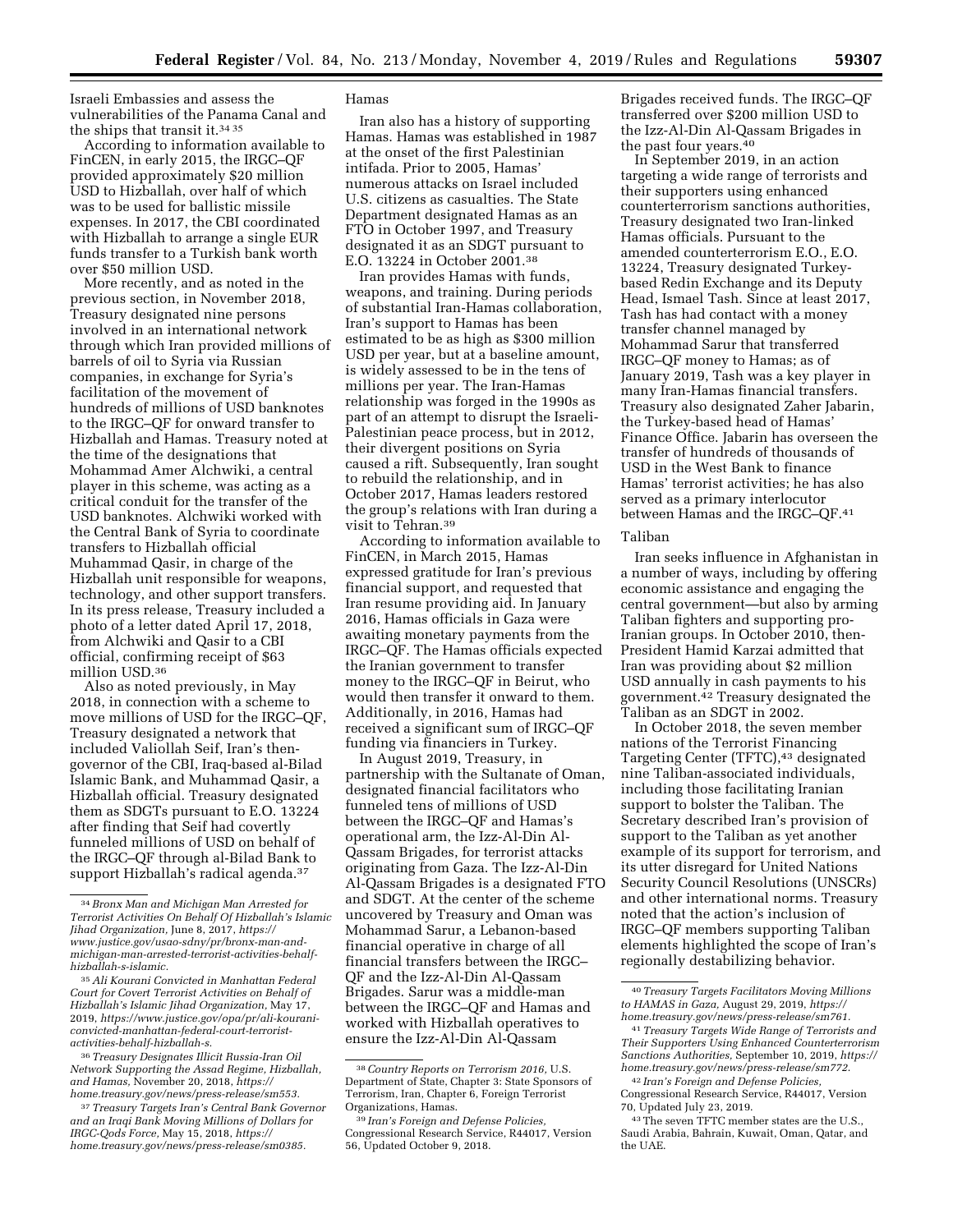Among those designated were Mohammad Ebrahim Owhadi, an IRGC– QF officer, and Abdullah Samad Faroqui, the Taliban Deputy Shadow Governor for Herat Province. In 2017, Owhadi and Faroqui reached an agreement for the IRGC–QF's provision of military and financial assistance to Faroqui, in exchange for Faroqui's forces attacking the Afghan government in Herat. Also designated were Esma'il Razavi, who was in charge of the training center at the IRGC–QF base in Birjand, Iran, which as of 2014, provided training, intelligence, and weapons to Taliban forces in Farah, Ghor, Badhis, and Helmand Provinces, Afghanistan. In 2008, as the senior IRGC–QF official in Birjand, Razavi's base supported anti-coalition militants in Farah and Herat. Also designated by the TFTC were Naim Barich, previously Treasury- and UN-sanctioned, who as of late 2017 was the Taliban Shadow Minister of Foreign Affairs managing Taliban relations with Iran, and Sadr Ibrahim, the leader of the Taliban's Military Commission, whom Iranian officials agreed to provide with financial and training support in order to build the Taliban's tactical and combat capabilities.44

d. Entities Involved in the Proliferation of WMD or Missiles

Under UNSCR 2231 (2015), which endorsed the JCPOA, the sale, supply, or transfer to Iran of Nuclear Suppliers Group (NSG) 45-controlled items requires advance approval by the UNSC. Despite this, in July 2019, Treasury identified and acted against a network of front companies and agents involved in procuring sensitive materials including NSG-controlled materials without UNSC approval for sanctioned elements of Iran's nuclear program. Treasury designated seven entities and five individuals in Iran, China, and Belgium, for acting as a procurement network for Iran's Centrifuge Technology Company, which plays a crucial role in Iran's uranium enrichment through the production of centrifuges for Atomic Energy Organization of Iran facilities.46

Additionally, in August 2019, Treasury designated two Iranian regimelinked networks pursuant to E.O. 13382 for engaging in covert procurement activities benefiting multiple Iranian military organizations. One network has used a Hong Kong-based front company to evade U.S. and international sanctions and procure tens of millions of dollars' worth of U.S. technology and electronic components on behalf of the IRGC and Iran's missile program. The other network has procured NSGcontrolled aluminum alloy products on behalf of MODAFL subsidiaries.<sup>47</sup>

Iran's ongoing pursuit of ballistic missile technology is well known. In 2018, Iran conducted nine ballistic missile tests in defiance of UNSCR 2231 (2015), including the launch of short range ballistic missiles in September and October 2018, which were inconsistent with paragraph 3 of Annex B of UNSCR 2231.48 The U.S. Secretary of State described Iran's test-firing of a medium-range ballistic missile capable of carrying multiple warheads in December 2018 as another violation of UNSCR 2231.49 In July 2017, Iran tested a Simorgh space launch vehicle, which the United States, France, Germany, and the United Kingdom all assessed to have used technology similar to that of intercontinental ballistic missiles.50 In January 2017, Iran launched a mediumrange missile able to carry a payload greater than 500 kilograms in excess of 300 kilometers, making it inherently capable of delivering a nuclear explosive device. In 2016, Iran unveiled two short-range ballistic missiles and announced that it was pursuing longrange precision-guided missiles.51

In January 2018, two Iranian nationals tried to buy Kh-31 missile components in Kiev, Ukraine, which would have been a violation of the UN arms embargo on Iran. Ukraine's security service detained the men while they were in possession of the missile parts and technical documents on their use. Ukraine subsequently deported the men,

50 *Letter from the Permanent Mission of the Federal Republic of Germany to the UN, United Kingdom Mission to the UN, and the Mission Permanente De La France Aupres Des Nations Unies to H.E. Mr. Ma Zhaoxu, Ambassador, Permanent Representative of the People's Republic of China to the UN,* November 20, 2018.

51 *Iran's Missile Proliferation: A Conversation with Special Envoy Brian Hoo*k, Hudson Institute, September 19, 2018.

one of whom was a military attaché at Iran's Embassy in Kiev.52

According to information available to FinCEN, Iran's Shahid Bakeri Industrial Group (SBIG) and Shahid Hemmat Industrial Group (SHIG), respectively its solid and liquid propellant ballistic missile producers, utilize foreign entities and networks to procure missile-related materials and technology and disguise their involvement in the process. SBIG and SHIG are listed in the annex to E.O. 13382, which targets proliferators of WMD and their supporters. Among the targets in Treasury's August 2019 designation action was the Iranian firm Ebtekar Sanat Ilya, which helped procure more than one million dollars' worth of export-controlled, military-grade electronic components for Iranian military clients—including both SBIG and SHIG.

In February 2017, Treasury designated entities and individuals that were part of the Abdollah Asgharzadeh network in connection with their procurement of dual-use and other goods on behalf of organizations involved in Iran's ballistic missile program. The network coordinated procurement through intermediary companies that obfuscated the true end-user of the goods, and relied on the assistance of trusted brokers based in China.53

Factor 2: The Extent to Which That Jurisdiction Is Characterized by High Levels of Official or Institutional Corruption

The endemic corruption of Iran's government is well-known. According to information available to FinCEN, in late 2017, IRGC officials were aware of corruption and mismanagement at an IRGC economic development firm. The officials estimated the cost of the corruption to be approximately \$5.5 billion USD—a figure which represented losses, debts, and funds required for a capital injection to facilitate the firm's dissolution.

Also according to information available to FinCEN, as of mid-January 2018, after hearing complaints about corruption in the armed forces' financial institutions, Iranian Supreme Leader Ali Hoseini Khamenei issued a directive requiring Iran's armed forces to sell the private companies they owned. However, because Khamenei permitted

<sup>44</sup>*Treasury and the Terrorist Financing Targeting Center Partners Sanction Taliban Facilitators and their Iranian Supporters,* October 23, 2018, *[https://](https://home.treasury.gov/news/press-release/sm532)  [home.treasury.gov/news/press-release/sm532.](https://home.treasury.gov/news/press-release/sm532)* 

<sup>45</sup>The NSG is a multinational export control regime that seeks to prevent nuclear proliferation by controlling the export of materials, equipment, and technology that can be used to manufacture nuclear weapons.

<sup>46</sup>*Treasury Sanctions Global Iranian Nuclear Enrichment Network,* July 18, 2019, *[https://](https://home.treasury.gov/news/press-release/sm736) [home.treasury.gov/news/press-release/sm736.](https://home.treasury.gov/news/press-release/sm736)* 

<sup>47</sup>*Treasury Targets Procurement Networks Supporting Iran's Missile Proliferation Programs,*  August 28, 2019, *[https://home.treasury.gov/news/](https://home.treasury.gov/news/press-release/sm759) [press-release/sm759.](https://home.treasury.gov/news/press-release/sm759)* 

<sup>48</sup> *Letter from the Permanent Representative of Israel to the UN,* November 23, 2018.

<sup>49</sup>*Pompeo Condemns Iran Missile Test,* Reuters, December 1, 2018.

<sup>52</sup>*Busted: Ukraine Catches Iranian Military Attache´ Trying to Smuggle KH–31 Parts out of Kiev,*  The National Interest, July 2, 2019.

<sup>53</sup>*Treasury Sanctions Supporters of Iran's Ballistic Missile Program and Iran's Islamic Revolutionary Guard Corps-Qods Force,* February 23, 2017, *[https://www.treasury.gov/press-center/](https://www.treasury.gov/press-center/press-releases/Pages/as0004.aspx) [press-releases/Pages/as0004.aspx.](https://www.treasury.gov/press-center/press-releases/Pages/as0004.aspx)*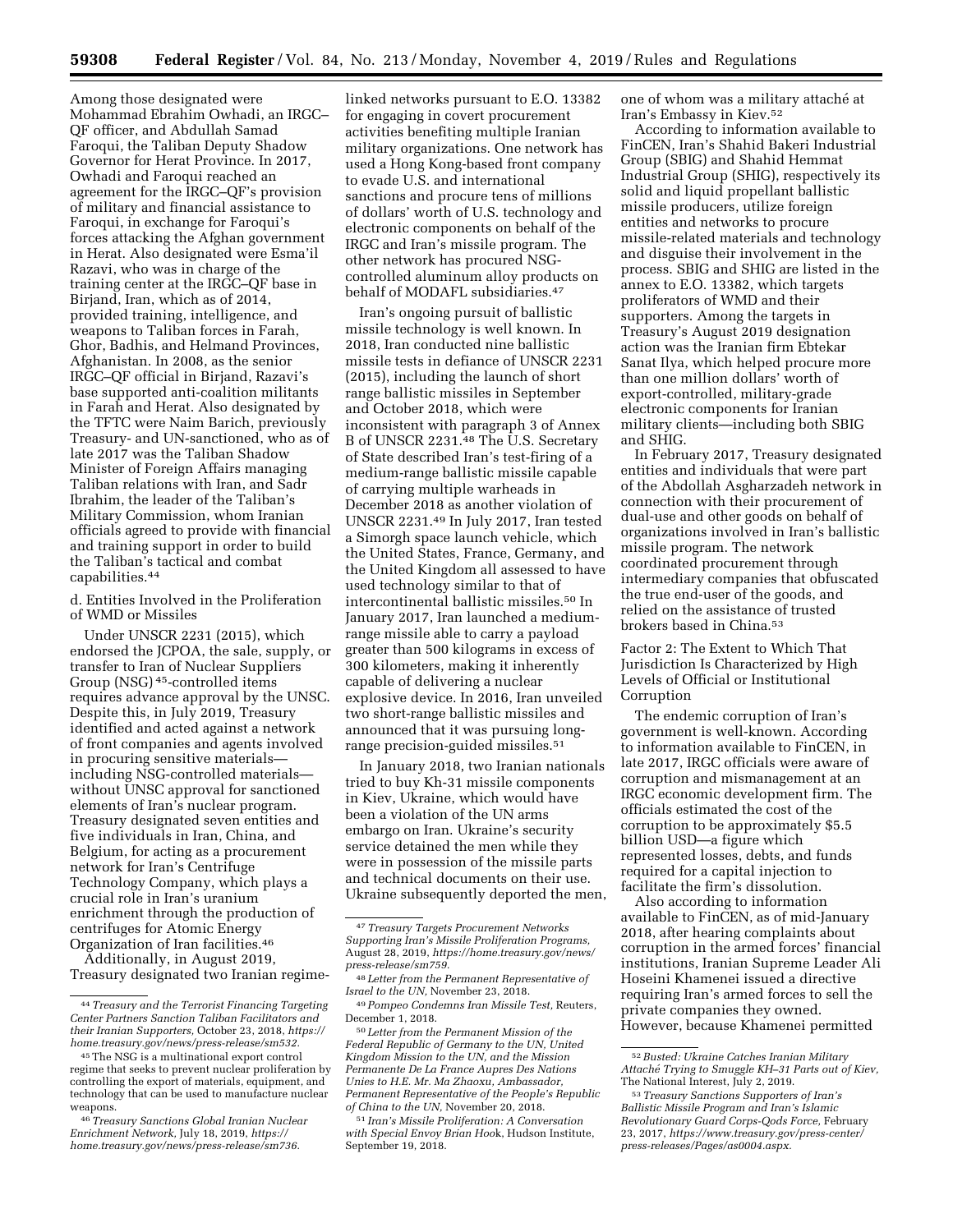the armed forces to use revenue from the sales to then purchase shares in the same companies, the directive appeared to be a mere symbolic gesture to placate public pressure, not a genuine effort to lessen the IRGC's role in the economy or curb corruption.

In October 2018, Treasury designated an Iran-based network comprised of businesses providing financial support to the Basij Resistance Force, a paramilitary force subordinate to the IRGC. As noted at the time of the designation, among other malign activities, the IRGC Basij militia recruits, trains, and deploys child soldiers to fight in IRGC-fueled conflicts across the region. The Basij also employs shell companies and other measures to mask its ownership and control over a variety of multibilliondollar business interests in Iran's automotive, mining, metals, and banking industries.54

In June 2019, Treasury designated Iran's largest and most profitable petrochemical holding group, Persian Gulf Petrochemical Industries Company, for providing financial support to Khatam al-Anbiya Construction Headquarters, the engineering arm of the IRGC. Treasury noted that the IRGC and its major holdings have a dominant presence in Iran's commercial and financial sectors, maintaining extensive economic interests in the defense, construction, aviation, oil, banking, metal, automobile, and mining industries.<sup>55</sup>

Factor 3: The Substance and Quality of Administration of the Bank Supervisory and Counter-Money Laundering Laws of That Jurisdiction

For more than a decade, the international community has been concerned about the deficiencies in Iran's anti-money laundering/countering the financing of terrorism (AML/CFT) program. As far back as October 11, 2007, the Financial Action Task Force (FATF) issued a statement on Iran's lack of a comprehensive AML/CFT regime, noting it represented a significant vulnerability in the international financial system. The FATF called upon Iran to urgently address its AML/CFT deficiencies, and advised financial institutions to apply enhanced due

diligence.56 In February 2009, the FATF elevated its call for enhanced due diligence by calling upon its members and urging all jurisdictions to apply effective counter-measures to protect their financial sectors from money laundering and terrorist financing risks emanating from Iran.

In June 2016, due to Iran's adoption of, and high-level political commitment to, an Action Plan to address its strategic AML/CFT deficiencies, the FATF agreed to suspend countermeasures for 12 months in order to monitor Iran's progress in implementing its Action Plan. At the same time however, the FATF expressed its continuing concern with the terrorist financing risk emanating from Iran and the threat this posed to the international financial system, and called for financial institutions to continue applying enhanced due diligence with respect to Iran-related business relationships and transactions.57 The FATF issued similar statements between October 2016 and June 2017, and in October 2018 and February 2019 identified specific types of enhanced due diligence measures to be applied against Iran-related business relationships and transactions.58

In its June 2019 and October 2019 Public Statements, the FATF noted that Iran's Action Plan had expired in January 2018 and that major items remained outstanding, including (1) adequately criminalizing terrorist financing, including by removing the exemption for designated groups ''attempting to end foreign occupation, colonialism, and racism;'' (2) identifying and freezing terrorist assets in line with the relevant UNSCRs; (3) ensuring an adequate and enforceable customer due diligence regime; (4) clarifying that the submission of suspicious transaction reports for attempted terrorist financingrelated transactions is covered under Iran's legal framework; (5) demonstrating how authorities are identifying and sanctioning unlicensed money/value transfer service providers; (6) ratifying and implementing the Palermo and Terrorist Financing Conventions and clarifying the capability to provide mutual legal assistance; and (7) ensuring that financial institutions verify that wire

transfers contain complete originator and beneficiary information.59 60

Due to these critical deficiencies, in June 2019, the FATF decided to call upon its members and urge all jurisdictions to increase supervisory examination for branches and subsidiaries of financial institutions based in Iran.61 In October 2019, the FATF decided to call upon its members and urge all jurisdictions to introduce enhanced relevant reporting mechanisms or systematic reporting of financial transactions; and require increased external audit requirements for financial groups with respect to any of their branches and subsidiaries located in Iran.62 The FATF followed this new requirement with a warning stating that if before February 2020, Iran does not enact the Palermo and Terrorist Financing Conventions in line with the FATF Standards, then the FATF will fully lift the suspension of countermeasures and call on its members and urge all jurisdictions to apply effective counter-measures.63

A number of public statements from senior Iranian government officials suggest that Iran has no real intention of adhering to international norms, including the FATF standards. On March 8, 2019, Gholamreza Mesbahi Moghaddam, senior member of Iran's Expediency Council, the highest-level political institution after the office of the Supreme Leader, said ''Passing CFT and Palermo means giving away our only remaining mechanism to bypass U.S. sanctions which is to register shell corporations in Iran and other countries to do international trade deals.'' 64 On February 1, 2019, former Iranian Defense Minister Brigadier General Ahmad Vahidi, also an Expediency Council member, said, the [FATF] recommendations threaten Iran's economy and it is a framework adopted by the global arrogance to impose restrictions on Iran and pursue the

64 *Mesbahi Moghaddam: We Will Not Stop Evading Sanctions,* Iran International, March 9, 2019, *[https://iranintl.com/en/iran/mesbahi](https://iranintl.com/en/iran/mesbahi-moghaddam-we-will-not-stop-evading-sanctions)[moghaddam-we-will-not-stop-evading-sanctions.](https://iranintl.com/en/iran/mesbahi-moghaddam-we-will-not-stop-evading-sanctions)* 

<sup>54</sup>*Treasury Designates Vast Financial Network Supporting Iranian Paramilitary Force That Recruits and Trains Child Soldier*s, October 16, 2018, *[https://home.treasury.gov/news/press-release/](https://home.treasury.gov/news/press-release/sm524) [sm524.](https://home.treasury.gov/news/press-release/sm524)* 

<sup>55</sup>*Treasury Sanctions Iran's Largest Petrochemical Holding Group and Vast Network of Subsidiaries and Sales Agents,* June 7, 2019, *[https://](https://home.treasury.gov/news/press-release/sm703) [home.treasury.gov/news/press-release/sm703.](https://home.treasury.gov/news/press-release/sm703)* 

<sup>56</sup> *FATF Statement on Iran,* 11 October 2007, *[https://www.fincen.gov/sites/default/files/shared/](https://www.fincen.gov/sites/default/files/shared/FATFOct2007.pdf)  [FATFOct2007.pdf.](https://www.fincen.gov/sites/default/files/shared/FATFOct2007.pdf)* 

<sup>57</sup>*Public Statement—24 June 2016, [https://](https://www.fatf-gafi.org/publications/high-riskandnon-cooperativejurisdictions/documents/public-statement-june-2016.html) [www.fatf-gafi.org/publications/high-riskandnon](https://www.fatf-gafi.org/publications/high-riskandnon-cooperativejurisdictions/documents/public-statement-june-2016.html)[cooperativejurisdictions/documents/public](https://www.fatf-gafi.org/publications/high-riskandnon-cooperativejurisdictions/documents/public-statement-june-2016.html)[statement-june-2016.html.](https://www.fatf-gafi.org/publications/high-riskandnon-cooperativejurisdictions/documents/public-statement-june-2016.html)* 

<sup>58</sup>*Public Statement—23 June 2017, [https://](https://www.fatf-gafi.org/publications/high-riskandnon-cooperativejurisdictions/documents/public-statement-june-2017.html) [www.fatf-gafi.org/publications/high-riskandnon](https://www.fatf-gafi.org/publications/high-riskandnon-cooperativejurisdictions/documents/public-statement-june-2017.html)[cooperativejurisdictions/documents/public](https://www.fatf-gafi.org/publications/high-riskandnon-cooperativejurisdictions/documents/public-statement-june-2017.html)[statement-june-2017.html.](https://www.fatf-gafi.org/publications/high-riskandnon-cooperativejurisdictions/documents/public-statement-june-2017.html)* 

<sup>59</sup>*Public Statement—June 2019, [https://www.fatf](https://www.fatf-gafi.org/publications/high-risk-and-other-monitored-jurisdictions/documents/public-statement-june-2019.html)[gafi.org/publications/high-risk-and-other](https://www.fatf-gafi.org/publications/high-risk-and-other-monitored-jurisdictions/documents/public-statement-june-2019.html)[monitored-jurisdictions/documents/public](https://www.fatf-gafi.org/publications/high-risk-and-other-monitored-jurisdictions/documents/public-statement-june-2019.html)[statement-june-2019.html.](https://www.fatf-gafi.org/publications/high-risk-and-other-monitored-jurisdictions/documents/public-statement-june-2019.html)* 

<sup>60</sup>*Public Statement—October 2019, [https://](https://www.fatf-gafi.org/publications/high-risk-and-other-monitored-jurisdictions/documents/public-statement-october-2019.html) [www.fatf-gafi.org/publications/high-risk-and-other](https://www.fatf-gafi.org/publications/high-risk-and-other-monitored-jurisdictions/documents/public-statement-october-2019.html)[monitored-jurisdictions/documents/public](https://www.fatf-gafi.org/publications/high-risk-and-other-monitored-jurisdictions/documents/public-statement-october-2019.html)[statement-october-2019.html.](https://www.fatf-gafi.org/publications/high-risk-and-other-monitored-jurisdictions/documents/public-statement-october-2019.html)* 

<sup>61</sup>*Public Statement—June 2019, [https://www.fatf](https://www.fatf-gafi.org/publications/high-risk-and-other-monitored-jurisdictions/documents/public-statement-june-2019.html)[gafi.org/publications/high-risk-and-other](https://www.fatf-gafi.org/publications/high-risk-and-other-monitored-jurisdictions/documents/public-statement-june-2019.html)[monitored-jurisdictions/documents/public](https://www.fatf-gafi.org/publications/high-risk-and-other-monitored-jurisdictions/documents/public-statement-june-2019.html)[statement-june-2019.html.](https://www.fatf-gafi.org/publications/high-risk-and-other-monitored-jurisdictions/documents/public-statement-june-2019.html)* 

<sup>62</sup>*Public Statement—October 2019, [https://](https://www.fatf-gafi.org/publications/high-risk-and-other-monitored-jurisdictions/documents/public-statement-october-2019.html) [www.fatf-gafi.org/publications/high-risk-and-other](https://www.fatf-gafi.org/publications/high-risk-and-other-monitored-jurisdictions/documents/public-statement-october-2019.html)[monitored-jurisdictions/documents/public](https://www.fatf-gafi.org/publications/high-risk-and-other-monitored-jurisdictions/documents/public-statement-october-2019.html)[statement-october-2019.html.](https://www.fatf-gafi.org/publications/high-risk-and-other-monitored-jurisdictions/documents/public-statement-october-2019.html)* 

<sup>63</sup> *Id.*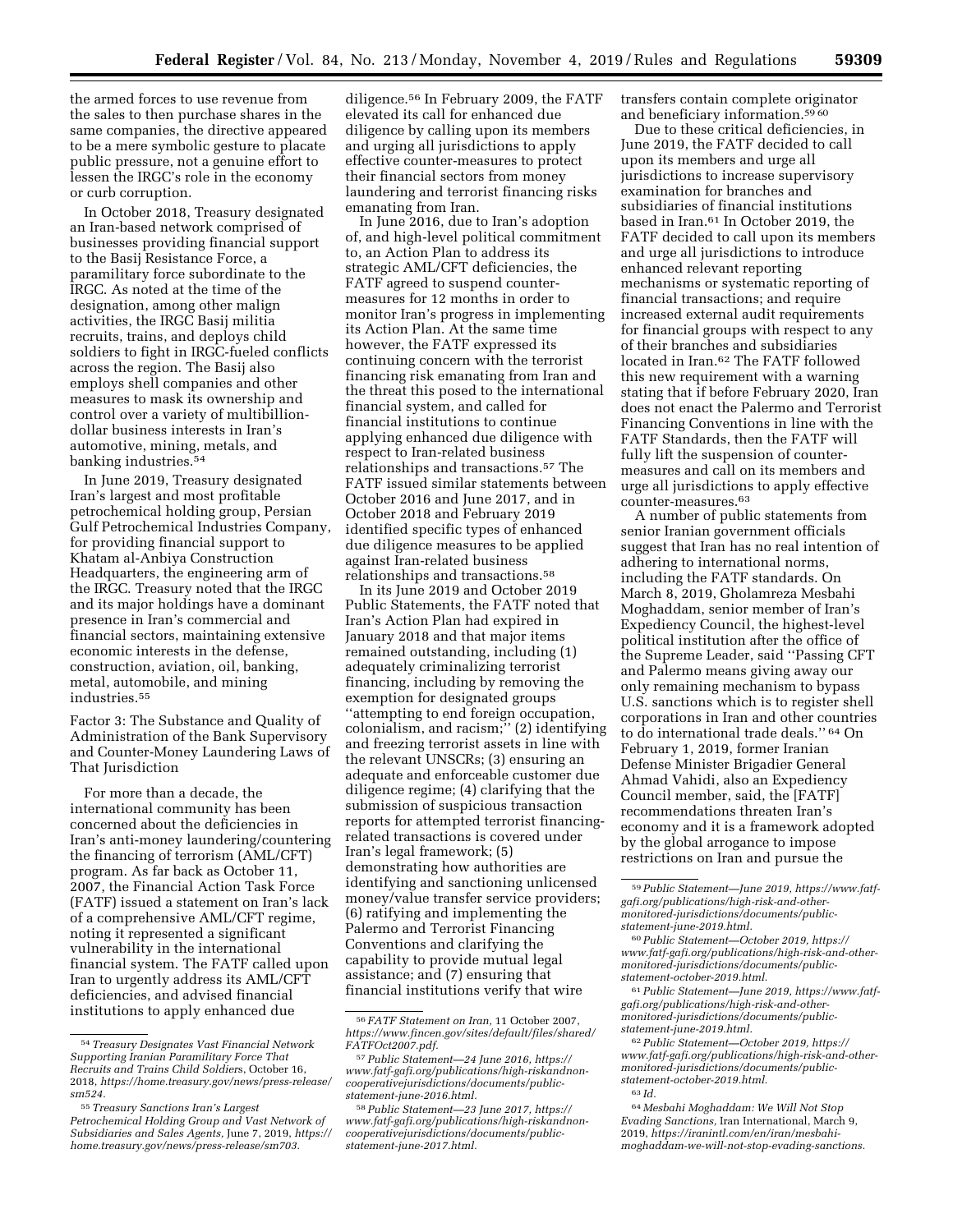sanctions re-imposed against Tehran in smarter ways."<sup>65</sup> On September 9, 2018, Ayatollah Ahmad Jannati, secretary of Iran's powerful Guardian Council, said, ''I've studied both the Persian and English versions and I soon came to the conclusion that they want to give our financial and banking information to the enemy. They want us to sanction ourselves. They want us to sanction the individuals and institutions that the enemy disagrees with. They want us to sanction the [IRGC], revolutionary institutions, and individuals.'' 66

Factor 4: Whether the United States Has a Mutual Legal Assistance Treaty (MLAT) With That Jurisdiction, and the Experience of U.S. Law Enforcement Officials and Regulatory Officials in Obtaining Information About Transactions Originating in or Routed Through Such Jurisdiction

The United States and Iran have not had a substantive relationship since the hostage-taking of U.S. Embassy personnel by Iranians in November 1979, and subsequent severing of diplomatic relations in April 1980.

MLATs facilitate the exchange of information and financial records with treaty partners in criminal and related matters. The State Department negotiates MLATs in cooperation with the U.S. Department of Justice. As of the date of this document, no MLAT is in force with Iran. Additionally, the Egmont Group is an international organization through which many countries' financial intelligence units (FIUs) share invaluable financial and other information useful in law enforcement and regulatory investigations. As the U.S. FIU, FinCEN is the U.S. representative to the Egmont Group. No Iranian government entity is, nor ever has been, a member of the Egmont Group.

Given the lack of any cooperative relationship generally, as well as Iran's inability to share information with the United States via an MLAT or the Egmont Group, the level of U.S.-Iran cooperation on AML/CFT matters is nonexistent. As a result, U.S. law enforcement and regulatory officials have an extremely limited ability to obtain information about transactions originating in or routed through Iran.

## **VI. Considerations in Selecting the Fifth Special Measure**

Below is a discussion of the relevant criteria FinCEN considered in selecting a prohibition under the fifth special measure with respect to Iran, after having completed the required interagency consultations with Chairman of the Board of Governors of the Federal Reserve System, the Secretary of State, the Securities and Exchange Commission, the Commodity Futures Trading Commission, and the National Credit Union Administration Board in accordance with 31 U.S.C. 5318A(a)(4)(A) and the Secretary of State, the Attorney General, and the Chairman of the Board of Governors of the Federal Reserve System in accordance with 31 U.S.C. 5318A(b)(5).

# *Whether Similar Action Has Been or Will Be Taken by Other Nations or Multilateral Groups Against Iran*

FinCEN notes that two Iranian banks are currently designated by the European Union as entities subject to an asset freeze and prohibition to make funds available: Ansar Bank and Mehr Bank. FinCEN is unaware of any other nation or multilateral group that has prohibited or placed conditions on Iranian banks' correspondent banking relationships, or has plans to do so. However, as noted previously, in October 2019, the FATF decided to call upon its members and urge all jurisdictions to introduce enhanced relevant reporting mechanisms or systematic reporting of financial transactions; and require increased external audit requirements for financial groups with respect to any of their branches and subsidiaries located in Iran. The FATF followed this new requirement with a warning stating that if before February 2020, Iran does not enact the Palermo and Terrorist Financing Conventions in line with the FATF Standards, then the FATF will fully lift the suspension of countermeasures and call on its members and urge all jurisdictions to apply effective counter-measures.67 Regardless of the FATF's future actions, FinCEN assesses that the correspondent account prohibition under the fifth special measure is necessary to ensure the security of the U.S. financial system and combat Iran's malign and illicit activities, including its support for international terrorism.

*Whether the Imposition of the Fifth Special Measure Would Create a Significant Competitive Disadvantage, Including Any Undue Cost or Burden Associated With Compliance, for Financial Institutions Organized or Licensed in the United States* 

Existing sanctions programs on Iran administered by OFAC generally prohibit the exportation, reexportation, sale, or supply, directly or indirectly, from the United States, or by a U.S. person, wherever located, of any goods, technology, or services to Iran. As a result, U.S. financial institutions are already broadly prohibited under existing OFAC sanctions from opening or maintaining correspondent accounts for, or on behalf of, Iranian financial institutions, or conducting any financial transactions involving Iranian financial institutions unless exempt from U.S. sanctions or authorized by OFAC. In addition, as of late September 2019, 24 Iranian financial institutions had been designated under E.O. 13224, ten Iranian financial institutions under E.O. 13382, one Iranian financial institution under E.O. 13846, and one Iranian financial institution under E.O. 13553. Secondary sanctions apply to certain transactions with each of these Iranian banks.68 FinCEN assesses that secondary sanctions already deter most foreign financial institutions from doing business with targeted Iranian financial institutions, and the correspondent account prohibition under the fifth special measure will create no competitive disadvantage for U.S. financial institutions.

*The Extent to Which the Action or Timing of the Action Will Have a Significant Adverse Systemic Impact on the International Payment, Clearance, and Settlement System, or on Legitimate Business Activities of Iranian Financial Institutions* 

FinCEN has no information indicating that Iranian financial institutions are major participants in the international payment system or that they are relied upon by the international banking community for clearance or settlement services. Further, as of mid-November 2018, the Society for Worldwide Interbank Financial Telecommunication (SWIFT) had disconnected designated Iranian financial institutions, including the CBI, from its financial messaging service. Lastly, FinCEN assesses that most Iranian payments are made using currencies other than USD due to a long

<sup>65</sup> *Iran Warns Europe to Avoid Tying Up INSTEX to FATF,* February 5, 2019, *[https://](https://en.farsnews.com/newstext.aspx?nn=13971116000195) [en.farsnews.com/](https://en.farsnews.com/newstext.aspx?nn=13971116000195)* 

*[newstext.aspx?nn=13971116000195](https://en.farsnews.com/newstext.aspx?nn=13971116000195)*.

<sup>66</sup> *Iran Faces Challenges in Implementing Its FATF Action Plan,* October 26, 2016, *[https://](https://www.washingtoninstitute.org/policy-analysis/view/iran-faces-challenges-in-implementing-its-fatf-action-plan) [www.washingtoninstitute.org/policy-analysis/view/](https://www.washingtoninstitute.org/policy-analysis/view/iran-faces-challenges-in-implementing-its-fatf-action-plan)  [iran-faces-challenges-in-implementing-its-fatf](https://www.washingtoninstitute.org/policy-analysis/view/iran-faces-challenges-in-implementing-its-fatf-action-plan)[action-plan;](https://www.washingtoninstitute.org/policy-analysis/view/iran-faces-challenges-in-implementing-its-fatf-action-plan) [https://www.aryanews.com/news/](https://www.aryanews.com/news/20160909150648732) [20160909150648732](https://www.aryanews.com/news/20160909150648732)* (original Farsi-language article)

<sup>67</sup>*Public Statement—June 2019, [https://www.fatf](https://www.fatf-gafi.org/publications/high-risk-and-other-monitored-jurisdictions/documents/public-statement-june-2019.html)[gafi.org/publications/high-risk-and-other](https://www.fatf-gafi.org/publications/high-risk-and-other-monitored-jurisdictions/documents/public-statement-june-2019.html)[monitored-jurisdictions/documents/public](https://www.fatf-gafi.org/publications/high-risk-and-other-monitored-jurisdictions/documents/public-statement-june-2019.html)[statement-june-2019.html.](https://www.fatf-gafi.org/publications/high-risk-and-other-monitored-jurisdictions/documents/public-statement-june-2019.html)* 

<sup>68</sup>Secondary sanctions generally are directed toward non-U.S. persons for specified conduct involving Iran that occurs entirely outside of U.S. jurisdiction, according to OFAC's website.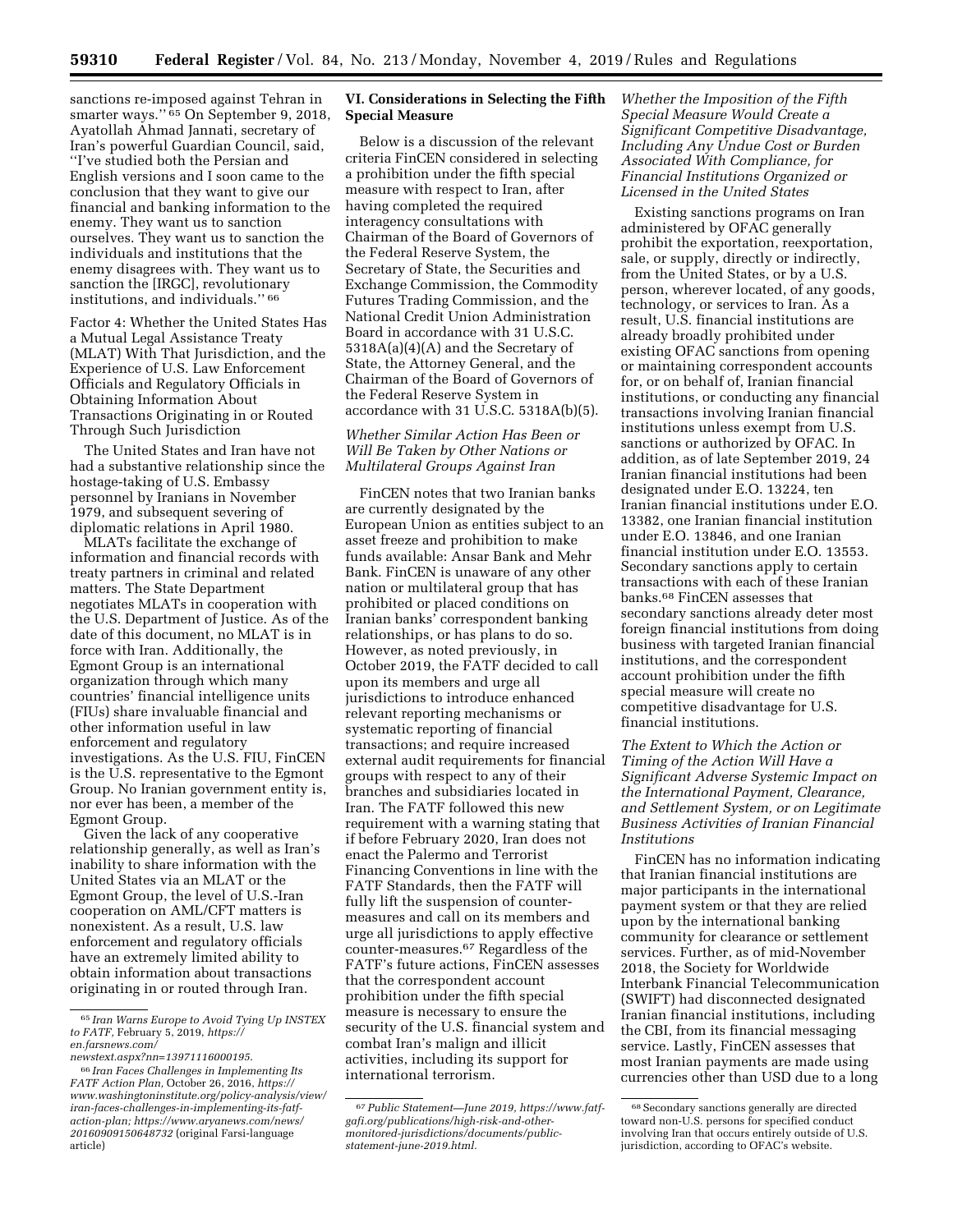history of U.S. sanctions and actions targeting Iran. Thus, there is no reason to conclude that the imposition of a prohibition under the fifth special measure against the jurisdiction of Iran will have an adverse systemic impact on the international payment, clearance, and settlement system. FinCEN also considered the extent to which this action could have an impact on the legitimate business activities of Iranian financial institutions, and has concluded that the need to protect the U.S. financial system from Iran strongly outweighs any such impact.

### *The Effect of the Action on U.S. National Security and Foreign Policy*

FinCEN assesses that prohibiting covered financial institutions from maintaining correspondent accounts for Iranian financial institutions, and preventing Iranian financial institutions' indirect access to U.S. correspondent accounts, will enhance national security. The action serves as a measure to further prevent illicit Iranian actors from accessing the U.S. financial system. It will further the U.S. national security and foreign policy goals of thwarting and exposing illicit Iranian financial activity. Further, to the extent that other nations, particularly those that are strong U.S. trading partners, choose to transact with Iran, there is a greater risk of indirect activity occurring between U.S. financial institutions and Iran. Imposition of the fifth special measure will impose a higher standard of due diligence on U.S. financial institutions in their engagement with non-U.S. financial institutions.

### *Consideration of Alternative Special Measures*

As an alternative to a prohibition under the fifth special measure on the opening or maintenance of correspondent accounts in the United States for or on behalf of Iranian financial institutions, and the use of foreign financial institutions' correspondent accounts at covered U.S. financial institutions to process transactions involving Iranian financial institutions, FinCEN considered special measures one through four, which impose additional recordkeeping, information collection, and reporting requirements on covered U.S. financial institutions. Under special measure five, FinCEN also considered imposing conditions on the opening or maintaining of correspondent accounts as an alternative to a prohibition on the opening or maintaining of correspondent accounts.

Given the nature of the illicit finance threat, including the terrorist-finance

threat, that the jurisdiction of Iran poses to the United States and the U.S. financial system, Iran's welldocumented history of obscuring the true nature of its illicit finance activities, and Iran's apparent disregard of regulatory reform and enforcement measures, as evidenced by the FATF's longstanding criticisms of its inadequate AML/CFT program, FinCEN assesses that any condition, additional recordkeeping, information collection, or reporting requirement would be insufficient to guard against the risks posed by covered financial institutions that process Iran-related transactions designed to obscure the transactions' true purpose, and that are ultimately for the benefit of illicit Iranian actors or activities. Special measures one through four and the imposition of conditions under special measure five would therefore fail to prevent Iran from accessing the U.S. financial system, either directly or indirectly, through the correspondent accounts at U.S. financial institutions. FinCEN assesses that a prohibition under the fifth special measure is the only special measure that can adequately protect the U.S. financial system from the illicit financial risk posed by Iran.

#### **VII. Section-by-Section Analysis for the Imposition of a Prohibition Under the Fifth Special Measure**

#### *Section 1010.661(a)—Definitions*

### 1. Iranian Financial Institution

The final rule defines ''Iranian financial institution'' as any foreign financial institution, as defined at 31 CFR 1010.605(f), organized under Iranian law wherever located, including any agency, branch, office, or subsidiary of such a financial institution operating in any jurisdiction, and any branch or office within Iran of any foreign financial institution.

#### 2. Correspondent Account

The final rule defines ''correspondent account'' to have the same meaning as the definition contained in 31 CFR 1010.605(c). In the case of a U.S. depository institution, this broad definition includes most types of banking relationships between a U.S. depository institution and a foreign bank that are established to provide regular services, dealings, and other financial transactions, including a demand deposit, savings deposit, or other transaction or asset account, and a credit account or other extension of credit. FinCEN is using the same definition of ''account'' for purposes of this final rule as was established for depository institutions in the final rule

implementing the provisions of Section 312 of the USA PATRIOT Act requiring enhanced due diligence for correspondent accounts maintained for certain foreign banks.69 Under this definition, ''payable-through accounts'' are a type of correspondent account. In the case of securities broker-dealers, futures commission merchants, introducing brokers-commodities, and investment companies that are open-end companies (''mutual funds''), FinCEN is also using the same definition of ''account'' for purposes of this final rule as was established for these entities in the final rule implementing the provisions of Section 312 of the USA PATRIOT Act requiring enhanced due diligence for correspondent accounts maintained for certain foreign banks.70

# 3. Covered Financial Institution

The final rule defines ''covered financial institution'' with the same definition used in the final rule implementing the provisions of Section 312 of the USA PATRIOT Act, which in general includes the following:

• An insured bank (as defined in section 3(h) of the Federal Deposit Insurance Act (12 U.S.C. 1813(h)));

• a commercial bank;

• an agency or branch of a foreign bank in the United States;

- a Federally-insured credit union;
- a savings association;
- a corporation acting under section 25A of the Federal Reserve Act (12 U.S.C. 611);
	-
	- a trust bank or trust company;
	- a broker or dealer in securities;

• a futures commission merchant or an introducing broker-commodities; and

- a mutual fund.
- 4. Foreign bank

The final rule defines ''foreign bank'' to mean a bank organized under foreign law, or an agency, branch, or office located outside the United States of a bank. The term does not include an agent, agency, branch, or office within the United States of a bank organized under foreign law. This is consistent with the definition of "foreign bank" under 31 CFR 1010.100.

#### 5. Subsidiary

The final rule defines ''subsidiary'' to mean a company of which more than 50 percent of the voting stock or analogous equity interest is owned by another company.

<sup>69</sup>*See* 31 CFR 1010.605(c)(2)(i).

<sup>70</sup>*See* 31 CFR 1010.605(c)(2)(ii)–(iv).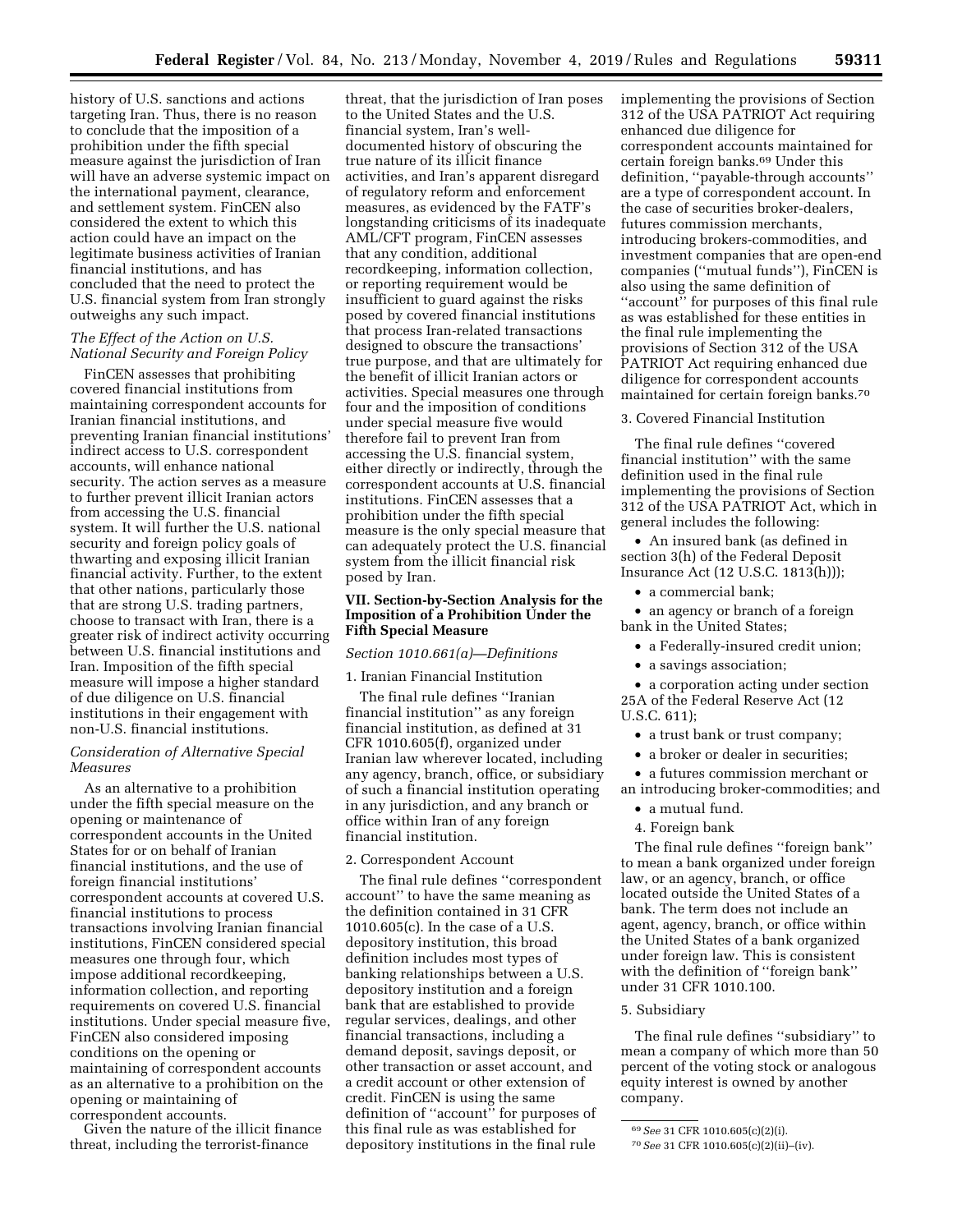## *Section 1010.661(b)—Prohibition on Accounts and Due Diligence Requirements for Covered Financial Institutions*

1. Prohibitions on Opening or Maintaining Correspondent Accounts

Section 1010.661(b)(1) and (2) of this final rule prohibits covered financial institutions from opening or maintaining in the United States correspondent accounts for, or on behalf of, Iranian financial institutions, unless such account is authorized by OFAC. In addition, under § 1010.661(b)(2) of this final rule, a covered financial institution shall take reasonable steps to not process a transaction for the correspondent account of a foreign bank in the United States if such a transaction involves an Iranian financial institution, unless such transactions or payments are authorized by OFAC.

Section 1010.661(b)(2) requires covered financial institutions to take reasonable steps to not process transactions for the correspondent accounts of foreign banks in the United States involving Iranian financial institutions that are prohibited transactions.

The general licenses (*i.e.,* those of general applicability) issued pursuant to the Iranian Transactions Sanctions Regulations (ITSR) 31 CFR part 560 are either published in the ITSR or available on OFAC's website: *[http://](http://www.treasury.gov/resource-center/sanctions/programs/pages/iran.aspx) [www.treasury.gov/resource-center/](http://www.treasury.gov/resource-center/sanctions/programs/pages/iran.aspx)  [sanctions/programs/pages/iran.aspx.](http://www.treasury.gov/resource-center/sanctions/programs/pages/iran.aspx)* To ensure that those permitted activities are available as a practical matter, correspondent accounts covered by the exception may continue to be used to conduct those permitted transactions. Such reasonable steps are described in § 1010.661(b)(3), which sets forth the special due diligence requirements a covered financial institution will be required to take when it knows or has reason to believe that a transaction involves an Iranian financial institution.

2. Special Due Diligence for Correspondent Accounts

As a corollary to the prohibition set forth in § 1010.661(b)(1) and (2), § 1010.661(b)(3) of the final rule will require covered financial institutions to apply to all of their foreign correspondent accounts special due diligence that is reasonably designed to guard against such accounts being used to process prohibited transactions involving Iranian financial institutions. As part of that special due diligence, covered financial institutions are required to notify those foreign correspondent account holders that the covered financial institutions know, or

have reason to believe, provide services to Iranian financial institutions, that such correspondent institutions may not provide the Iranian financial institutions with access to the correspondent accounts maintained at the covered financial institutions to process prohibited transactions. A covered financial institution may satisfy this notification requirement using the following notice:

Notice: Pursuant to U.S. regulations issued under Section 311 of the USA PATRIOT Act, see 31 CFR 1010.661, we are prohibited from opening or maintaining in the United States a correspondent account for, or on behalf of, any Iranian financial institution. The regulations also require us to notify you that you may not provide an Iranian financial institution, including any of its agencies, branches, offices, or subsidiaries, with access to the correspondent account you hold at our financial institution to process transactions that are prohibited, and not authorized or exempt, pursuant to the International Emergency Economic Powers Act (50 U.S.C. 1701 *et seq.*) (IEEPA), any regulation, order directive or license issued pursuant thereto, or any other sanctions program administered by the Department of the Treasury's Office of Foreign Asset Control (''prohibited transactions''). If we become aware that the correspondent account you hold at our financial institution has processed any prohibited transactions involving Iranian financial institutions, including any agencies, branches, offices, or subsidiaries thereof, we will be required to take appropriate steps to prevent such access, including terminating your account.

The purpose of the notice requirement is to aid cooperation with correspondent account holders in preventing transactions involving Iranian financial institutions from accessing the U.S. financial system. FinCEN does not require or expect a covered financial institution to obtain a certification from any of its correspondent account holders that access will not be provided to comply with this notice requirement. Methods of compliance with the notice requirement could include, for example, transmitting a notice by mail, fax, or email. The notice should be transmitted whenever a covered financial institution knows or has reason to believe that a foreign correspondent account holder provides services to an Iranian financial institution.

Special due diligence also includes implementing risk-based procedures designed to identify any use of correspondent accounts to process transactions involving Iranian financial institutions. A covered financial institution is expected to apply an appropriate screening mechanism to identify a funds transfer order that on its face listed an Iranian financial institution as originator or beneficiary,

or otherwise referenced an Iranian financial institution in a manner detectable under the financial institution's normal screening mechanisms. An appropriate screening mechanism could be the mechanisms used by a covered financial institution to comply with various legal requirements, such as the commercially available software programs used to comply with the economic sanctions programs administered by OFAC.

#### 3. Recordkeeping and Reporting

Section 1010.661(b)(4) of this rule clarifies that paragraph (b) of the rule does not impose any reporting requirement upon any covered financial institution that is not otherwise required by applicable law or regulation. A covered financial institution must, however, document its compliance with the notification requirement under  $§ 1010.661(b)(3)(i)(A).$ 

#### **VIII. Paperwork Reduction Act**

The collection of information contained in this final rule is being submitted to the Office of Management and Budget for review in accordance with the Paperwork Reduction Act of 1995 (44 U.S.C. 3507(d)), and has been assigned OMB Control Number 1506– 0074. An agency may not conduct or sponsor, and a person is not required to respond to, a collection of information unless it displays a valid OMB control number.

*Description of Affected Financial Institutions:* Banks, broker-dealers in securities, futures commission merchants, introducing brokerscommodities, and mutual funds.

*Estimated Number of Affected Financial Institutions:* 23,615.71

*Estimated Average Annual Burden in Hours per Affected Financial Institution:* The estimated average burden associated with the collection of information in this final rule is two

 $71$ This number is a total of: (1) The institutions represented in the most recent reports of the following regulators: the NCUA, who reported 5,375 institutions as of December 31, 2018 in its *Quarterly Credit Union Data Summary: 2018 Q4,* and the FDIC, who reported 5,358 FDIC-insured institutions in its *Key Statistics* as of April 25, 2019; (2) a March 2017 Government Accountability Office *Report PRIVATE DEPOSIT INSURANCE: Credit Unions Largely Complied with Disclosure Rules, but Rules Should Be Clarified,* that indicated that approximately 125 credit unions were insured privately; (3) 1,130 introducing brokers and 64 futures commodities merchants reported by the National Futures Association on its website as of March 31, 2019; (4) 3,607 securities firms as of December 31, 2018 as reported by FINRA on its website; and, (5) 7,956 U.S. mutual funds, according to the *2018 Investment Company Fact Book* published by the Investment Company Institute.